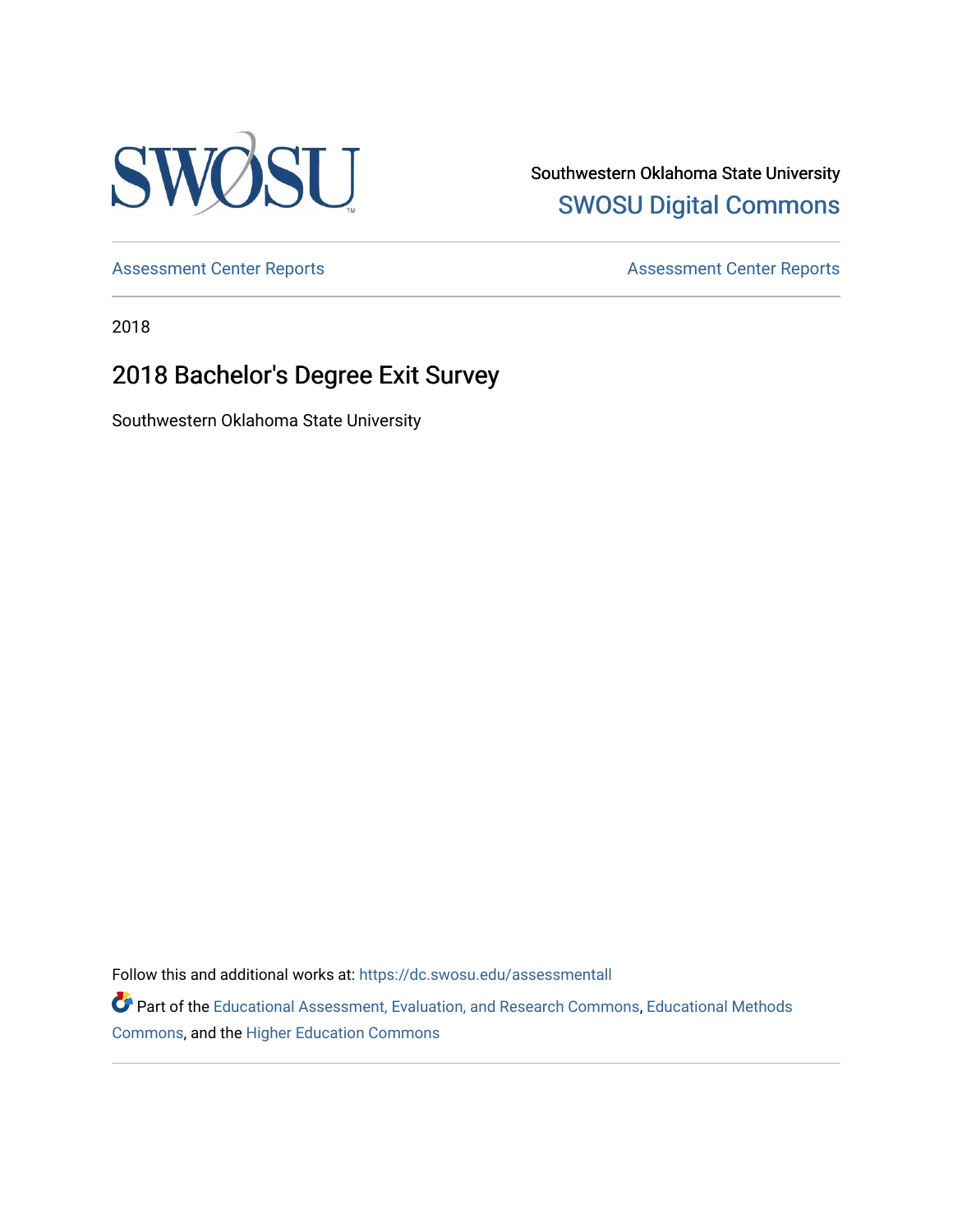Level: Southwestern Oklahoma State University

| 1 - A. Please tell us about yourself.1. What is your undergraduate major? |      |                         |                |                                          |              |
|---------------------------------------------------------------------------|------|-------------------------|----------------|------------------------------------------|--------------|
| <b>Response Option</b>                                                    |      | <b>Weight Frequency</b> | <b>Percent</b> | <b>Percent Responses</b>                 | <b>Means</b> |
| Accounting                                                                | (1)  | 13                      | 3.88%          |                                          |              |
| Art                                                                       | (2)  | $\pmb{0}$               | 0.00%          |                                          |              |
| <b>Art Education</b>                                                      | (3)  | $\pmb{0}$               | 0.00%          |                                          |              |
| <b>Athletic Training</b>                                                  | (4)  | $\pmb{0}$               | 0.00%          |                                          |              |
| Biology                                                                   | (5)  | 10                      | 2.99%          |                                          |              |
| Chemistry                                                                 | (6)  | 3                       | 0.90%          |                                          |              |
| <b>Communication Arts</b>                                                 | (7)  | 4                       | 1.19%          |                                          |              |
| <b>Computer Science</b>                                                   | (8)  | 15                      | 4.48%          |                                          |              |
| Criminal Justice                                                          | (9)  | 6                       | 1.79%          |                                          |              |
| Early Childhood Education                                                 | (10) | 4                       | 1.19%          |                                          |              |
| <b>Elementary Education</b>                                               | (11) | 8                       | 2.39%          |                                          |              |
| <b>Engineering Physics</b>                                                | (12) | 5                       | 1.49%          |                                          |              |
| <b>Engineering Technology</b>                                             | (13) | 14                      | 4.18%          |                                          |              |
| English                                                                   | (14) | 3                       | 0.90%          |                                          |              |
| <b>English Education</b>                                                  | (15) | $\overline{\mathbf{c}}$ | 0.60%          |                                          |              |
| Entrepreneurship                                                          | (16) | 4                       | 1.19%          |                                          |              |
| <b>Exercise Science</b>                                                   | (17) | 18                      | 5.37%          | н                                        |              |
| Finance                                                                   | (18) | 5                       | 1.49%          |                                          |              |
| Graphic Design                                                            | (19) | 0                       | 0.00%          |                                          |              |
| Health & Physical Education                                               | (20) | 5                       | 1.49%          |                                          |              |
| <b>Health Care Administration</b>                                         | (21) | 4                       | 1.19%          |                                          |              |
| Health Information Management                                             | (22) | 11                      | 3.28%          |                                          |              |
| <b>Health Sciences</b>                                                    | (23) | 26                      | 7.76%          | П                                        |              |
| History                                                                   | (24) | 3                       | 0.90%          |                                          |              |
| <b>History Education</b>                                                  | (25) | $\overline{7}$          | 2.09%          |                                          |              |
| Industrial Technology                                                     | (26) | 3                       | 0.90%          |                                          |              |
| Interdisciplinary Studies                                                 | (27) | 5                       | 1.49%          |                                          |              |
| Management                                                                | (28) | 17                      | 5.07%          | ٠                                        |              |
| Marketing                                                                 | (29) | 10                      | 2.99%          |                                          |              |
| Mathematics                                                               | (30) | 0                       | 0.00%          |                                          |              |
| <b>Mathematics Education</b>                                              | (31) | $\overline{\mathbf{c}}$ | 0.60%          |                                          |              |
| <b>Medical Laboratory</b>                                                 | (32) | 0                       | 0.00%          |                                          |              |
| Music                                                                     | (33) | $\mathbf{1}$            | 0.30%          |                                          |              |
| Music Education                                                           | (34) | 4                       | 1.19%          |                                          |              |
| Music Therapy                                                             | (35) | 1                       | 0.30%          |                                          |              |
| Natural Science Education                                                 | (36) | $\mathbf{1}$            | 0.30%          |                                          |              |
| Nursing                                                                   | (37) | 87                      | 25.97%         |                                          |              |
| Organizational Leadership                                                 | (38) | 3                       | 0.90%          |                                          |              |
| Parks & Recreation Management                                             | (39) | 4                       | 1.19%          |                                          |              |
| Parks & Wildlife Law Enforcement                                          | (40) | $\overline{7}$          | 2.09%          |                                          |              |
| <b>Political Science</b>                                                  | (41) | $\overline{7}$          | 2.09%          |                                          |              |
| Psychology                                                                | (42) | 10                      | 2.99%          |                                          |              |
| Spanish                                                                   | (43) | $\mathbf{1}$            | 0.30%          |                                          |              |
| Special Education                                                         | (44) | $\overline{c}$          | 0.60%          |                                          |              |
|                                                                           |      |                         |                | 25<br>50<br>100<br>0                     |              |
|                                                                           |      |                         |                | <b>Response Rate</b><br>335/632 (53.01%) |              |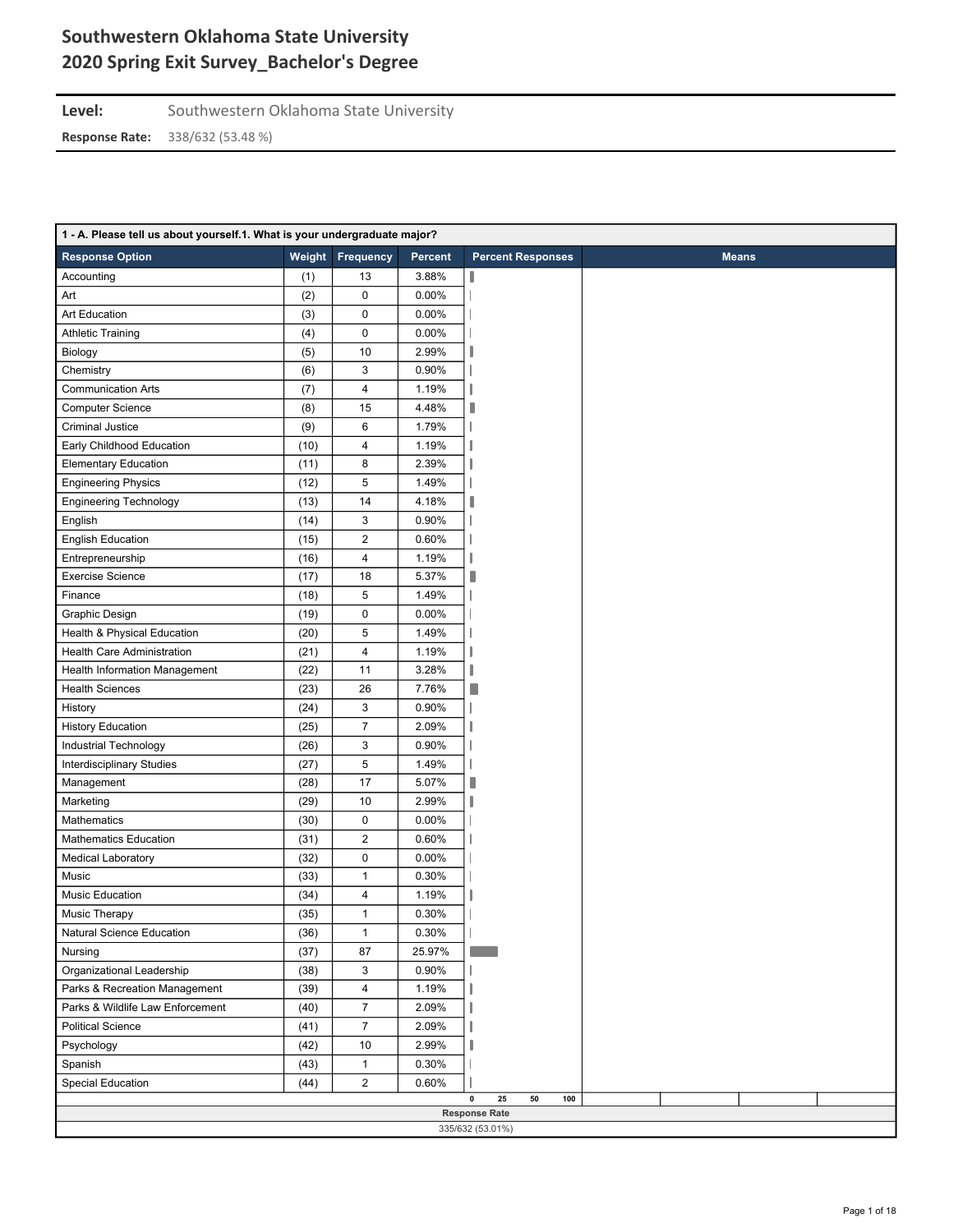Level: Southwestern Oklahoma State University **Response Rate:** 338/632 (53.48 %)

| 2 - 2. What is your minor (if applicable)? |  |                                            |              |
|--------------------------------------------|--|--------------------------------------------|--------------|
| <b>Response Option</b>                     |  | Weight Frequency Percent Percent Responses | <b>Means</b> |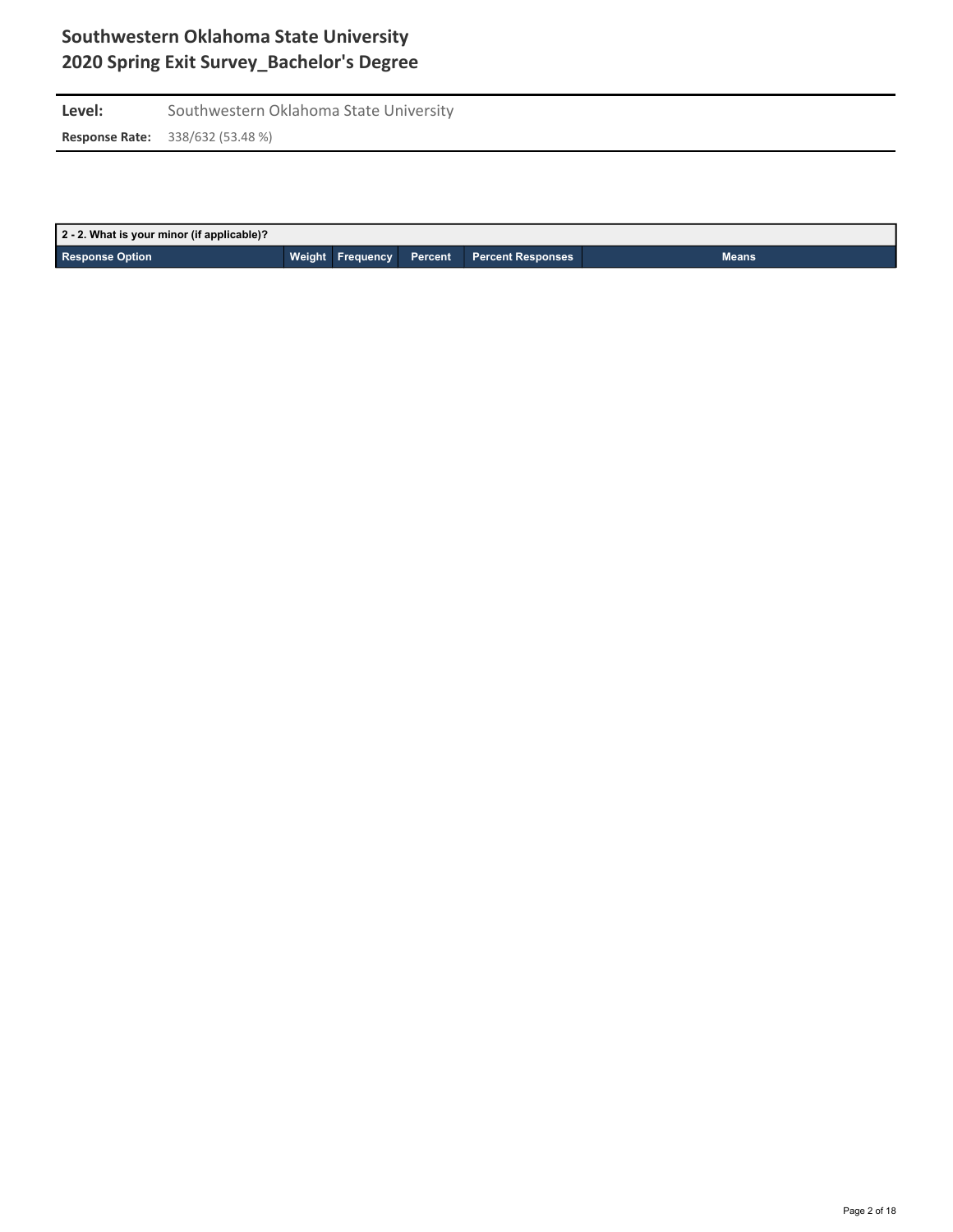| Level:                | Southwestern Oklahoma State University |
|-----------------------|----------------------------------------|
| <b>Response Rate:</b> | 338/632 (53.48 %)                      |

| Accounting                           | (1)  | 0                       | 0.00%    |  |
|--------------------------------------|------|-------------------------|----------|--|
| American Indian Studies              | (2)  | 0                       | 0.00%    |  |
| Art                                  | (3)  | 0                       | 0.00%    |  |
| Art History                          | (4)  | 0                       | $0.00\%$ |  |
| <b>Athletic Coaching</b>             | (5)  | 0                       | $0.00\%$ |  |
| <b>Biological Sciences</b>           | (6)  | $\overline{2}$          | 1.72%    |  |
| Chemistry                            | (7)  | 13                      | 11.21%   |  |
| Child Development Psychology         | (8)  | 2                       | 1.72%    |  |
| <b>Communication Arts</b>            | (9)  | 4                       | 3.45%    |  |
| <b>Computer Science</b>              | (10) | $\overline{2}$          | 1.72%    |  |
| <b>Computer Technology</b>           | (11) | 1                       | 0.86%    |  |
| <b>Criminal Justice</b>              | (12) | 6                       | 5.17%    |  |
| Economics                            | (13) | 1                       | 0.86%    |  |
| Electronics                          | (14) | 1                       | 0.86%    |  |
| <b>Emergency Medical Services</b>    | (15) | 0                       | $0.00\%$ |  |
| <b>Engineering Technology</b>        | (16) | 1                       | 0.86%    |  |
| English                              | (17) | 3                       | 2.59%    |  |
| Entrepreneurship                     | (18) | 5                       | 4.31%    |  |
| Finance                              |      |                         | $0.00\%$ |  |
|                                      | (19) | 0                       |          |  |
| Forensics                            | (20) | 1                       | 0.86%    |  |
| General Technology                   | (21) | 0                       | $0.00\%$ |  |
| Graphic Design                       | (22) | 0                       | $0.00\%$ |  |
| <b>Health &amp; Wellness</b>         | (23) | 5                       | 4.31%    |  |
| <b>Health Care Administration</b>    | (24) | 7                       | 6.03%    |  |
| <b>Health Data Analytics</b>         | (25) | 0                       | $0.00\%$ |  |
| <b>Health Information Management</b> | (26) | 1                       | 0.86%    |  |
| <b>Health Science</b>                | (27) | 7                       | 6.03%    |  |
| Health Science for Sports Medicine   | (28) | 3                       | 2.59%    |  |
| History                              | (29) | 4                       | 3.45%    |  |
| Industrial Technology                | (30) | 0                       | 0.00%    |  |
| Information Systems                  | (31) | 2                       | 1.72%    |  |
| <b>International Studies</b>         | (32) | 0                       | 0.00%    |  |
| Management                           | (33) | 3                       | 2.59%    |  |
| Marketing                            | (34) | 0                       | 0.00%    |  |
| Mathematics                          | (35) | 7                       | 6.03%    |  |
| <b>Multidisciplinary Studies</b>     | (36) | 18                      | 15.52%   |  |
| Music                                | (37) | 0                       | 0.00%    |  |
| Organizational Leadership            | (38) | 0                       | $0.00\%$ |  |
| Parks & Recreation Management        | (39) | 1                       | 0.86%    |  |
| Parks & Wildlife Law Enforcement     | (40) | 0                       | 0.00%    |  |
| <b>Physical Science</b>              | (41) | 0                       | 0.00%    |  |
| Physics                              | (42) | 0                       | $0.00\%$ |  |
| <b>Political Science</b>             | (43) | 2                       | 1.72%    |  |
| Pre-Law                              | (44) | 2                       | 1.72%    |  |
| Psychology                           | (45) | 2                       | 1.72%    |  |
| <b>Public Relations</b>              | (46) | $\overline{\mathbf{c}}$ | 1.72%    |  |
| Social Work                          | (47) | 0                       | $0.00\%$ |  |
| Spanish                              | (48) | 0                       | 0.00%    |  |
|                                      |      | 4                       |          |  |
| Sports Management                    | (49) |                         | 3.45%    |  |
| Sports Psychology                    | (50) | 3                       | 2.59%    |  |
| <b>Statistics</b>                    | (51) | 0                       | $0.00\%$ |  |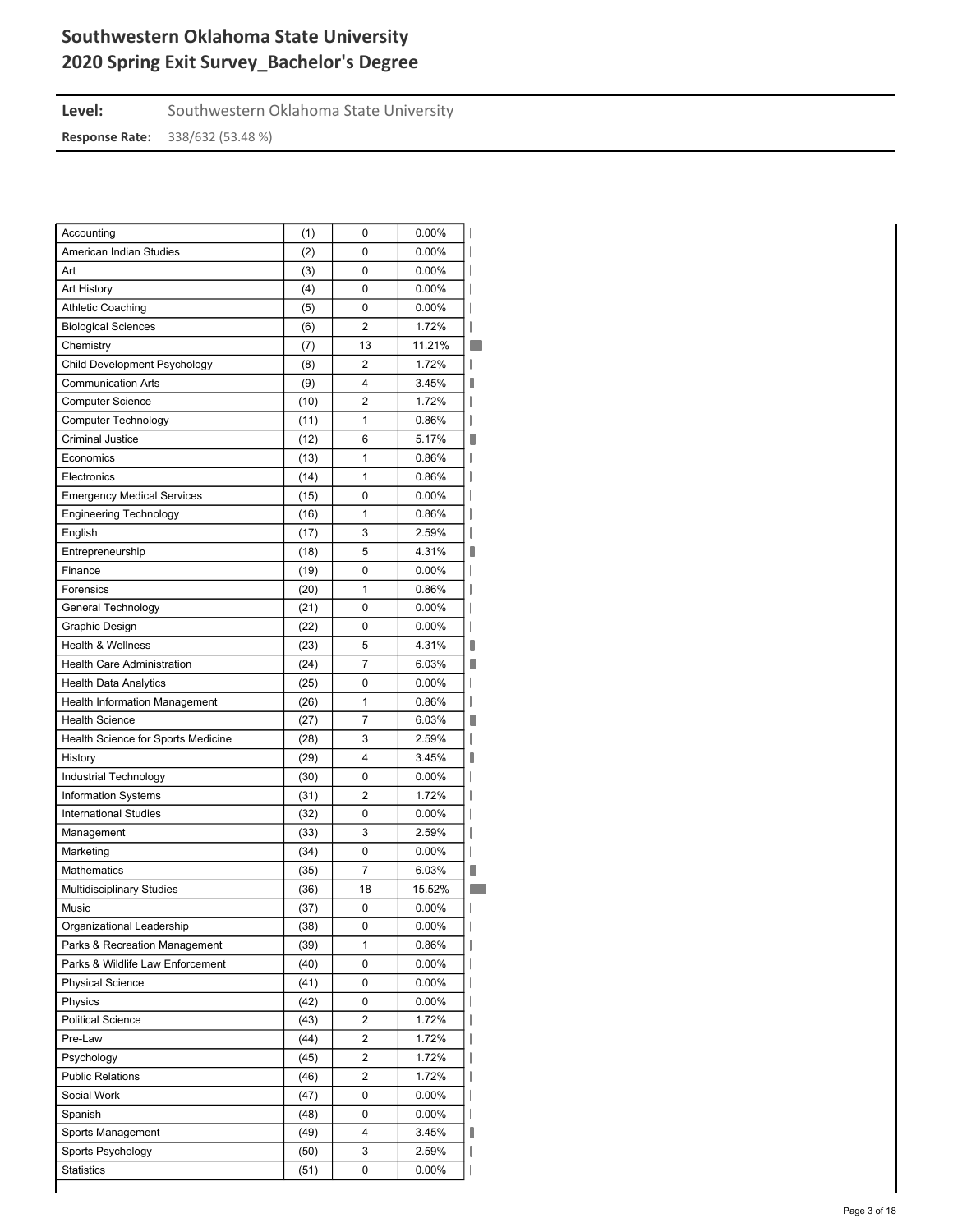Level: Southwestern Oklahoma State University **Response Rate:** 338/632 (53.48 %)

| Tactical Leadership             | (52) | $0.00\%$ |  |
|---------------------------------|------|----------|--|
| Tribal Administration           | (53) | $0.00\%$ |  |
| <b>Wildland Fire Management</b> | (54) | 0.86%    |  |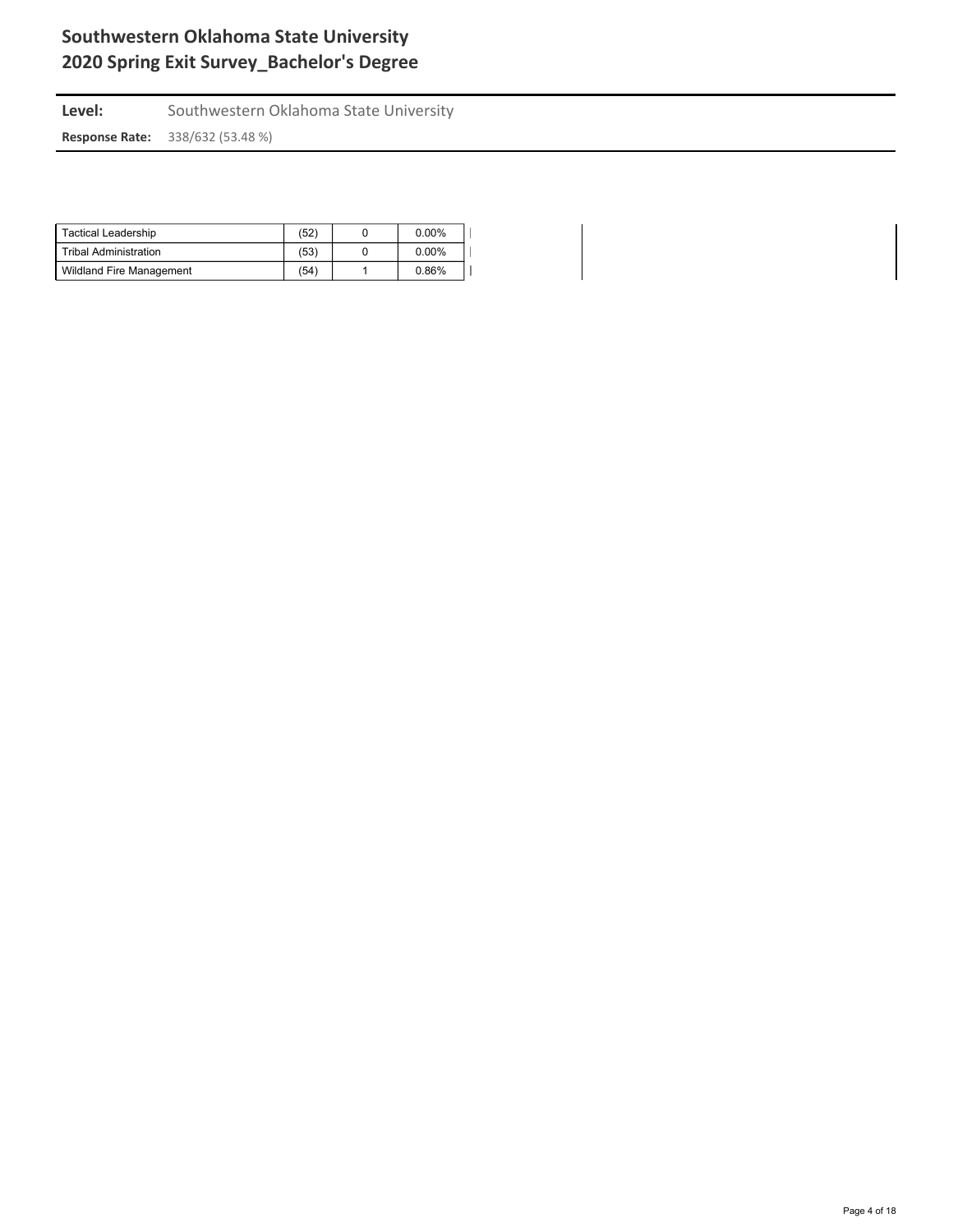Level: Southwestern Oklahoma State University **Response Rate:** 338/632 (53.48 %)

| 100<br>50<br>25      |  |  |  |  |  |  |  |  |  |
|----------------------|--|--|--|--|--|--|--|--|--|
| <b>Response Rate</b> |  |  |  |  |  |  |  |  |  |
| 110000110000         |  |  |  |  |  |  |  |  |  |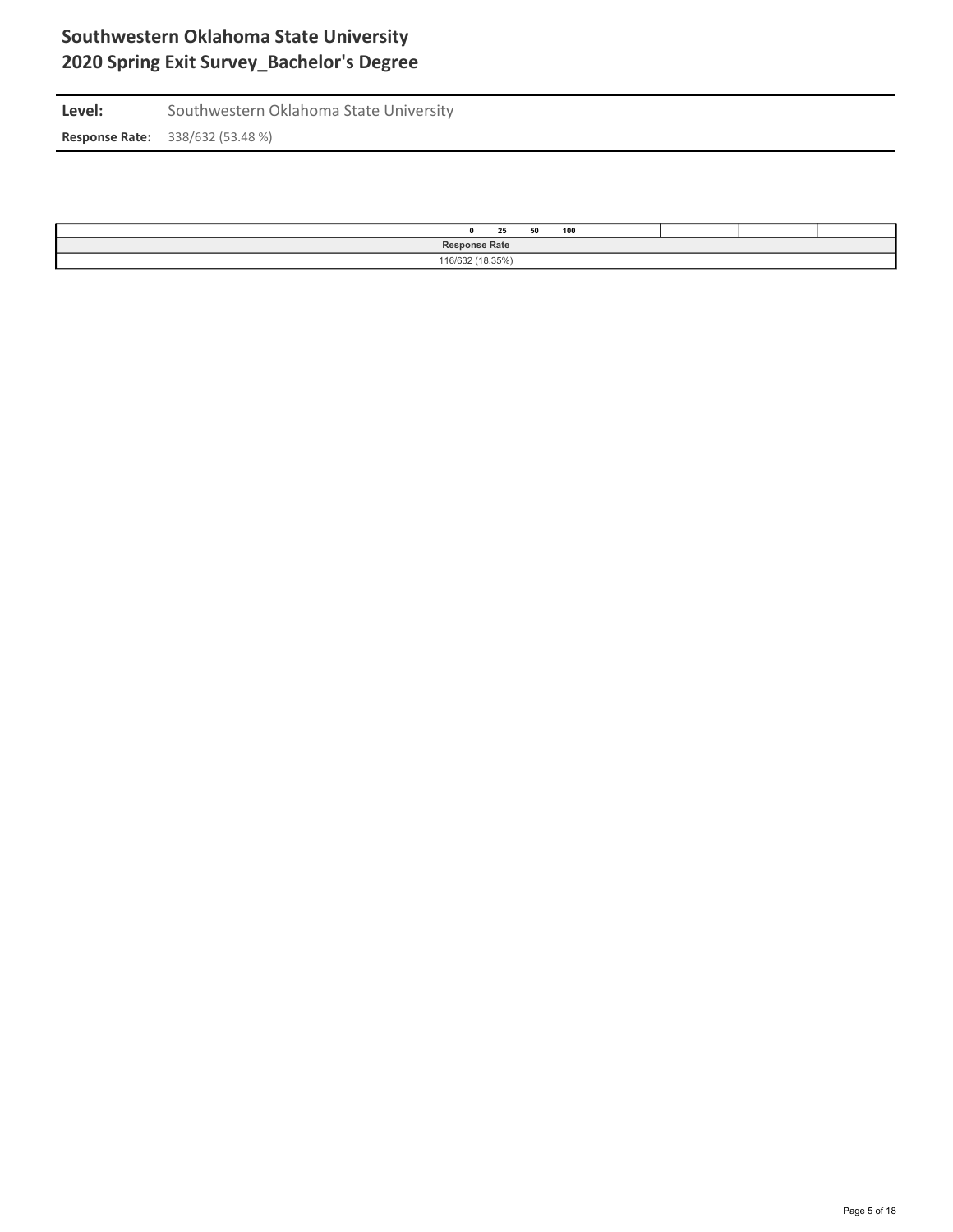| Level:                | Southwestern Oklahoma State University |
|-----------------------|----------------------------------------|
| <b>Response Rate:</b> | 338/632 (53.48 %)                      |

| 3 - 3. What is your gender? |     |                  |         |                          |    |     |              |  |  |  |  |  |
|-----------------------------|-----|------------------|---------|--------------------------|----|-----|--------------|--|--|--|--|--|
| <b>Response Option</b>      |     | Weight Frequency | Percent | <b>Percent Responses</b> |    |     | <b>Means</b> |  |  |  |  |  |
| Female                      | (1) | 227              | 68.58%  |                          |    |     |              |  |  |  |  |  |
| Male                        | (2) | 103              | 31.12%  |                          |    |     |              |  |  |  |  |  |
| Other                       | (3) |                  | 0.30%   |                          |    |     |              |  |  |  |  |  |
|                             |     |                  |         | 25<br>0                  | 50 | 100 |              |  |  |  |  |  |
| <b>Response Rate</b>        |     |                  |         |                          |    |     |              |  |  |  |  |  |
|                             |     |                  |         | 331/632 (52.37%)         |    |     |              |  |  |  |  |  |

| 4 - 4. What is your age? |     |                         |         |              |                          |    |     |              |  |  |  |  |  |
|--------------------------|-----|-------------------------|---------|--------------|--------------------------|----|-----|--------------|--|--|--|--|--|
| <b>Response Option</b>   |     | <b>Weight Frequency</b> | Percent |              | <b>Percent Responses</b> |    |     | <b>Means</b> |  |  |  |  |  |
| 18-25                    | (1) | 240                     | 71.43%  |              |                          |    |     |              |  |  |  |  |  |
| 26-30                    | (2) | 34                      | 10.12%  |              |                          |    |     |              |  |  |  |  |  |
| 31-35                    | (3) | 28                      | 8.33%   |              |                          |    |     |              |  |  |  |  |  |
| 36-40                    | (4) | 18                      | 5.36%   |              |                          |    |     |              |  |  |  |  |  |
| 41 or older              | (5) | 16                      | 4.76%   |              |                          |    |     |              |  |  |  |  |  |
|                          |     |                         |         | $\mathbf{0}$ | 25                       | 50 | 100 |              |  |  |  |  |  |
|                          |     |                         |         |              | <b>Response Rate</b>     |    |     |              |  |  |  |  |  |
|                          |     |                         |         |              | 336/632 (53.16%)         |    |     |              |  |  |  |  |  |

| 5 - 5. Are you a first-generation college student (parent(s) did not complete a bachelor's degree)? |                      |                         |         |                          |    |    |     |  |  |              |  |
|-----------------------------------------------------------------------------------------------------|----------------------|-------------------------|---------|--------------------------|----|----|-----|--|--|--------------|--|
| <b>Response Option</b>                                                                              |                      | <b>Weight Frequency</b> | Percent | <b>Percent Responses</b> |    |    |     |  |  | <b>Means</b> |  |
| No                                                                                                  | (1)                  | 179                     | 53.12%  |                          |    |    |     |  |  |              |  |
| Yes                                                                                                 | (2)                  | 158                     | 46.88%  |                          |    |    |     |  |  |              |  |
|                                                                                                     |                      |                         |         |                          |    |    |     |  |  |              |  |
|                                                                                                     |                      |                         |         | 0                        | 25 | 50 | 100 |  |  |              |  |
|                                                                                                     | <b>Response Rate</b> |                         |         |                          |    |    |     |  |  |              |  |
| 337/632 (53.32%)                                                                                    |                      |                         |         |                          |    |    |     |  |  |              |  |

| 6 - 6. What is your race/ethnicity? |        |                  |         |   |                          |    |     |  |              |  |
|-------------------------------------|--------|------------------|---------|---|--------------------------|----|-----|--|--------------|--|
| <b>Response Option</b>              | Weight | <b>Frequency</b> | Percent |   | <b>Percent Responses</b> |    |     |  | <b>Means</b> |  |
| Asian                               | (1)    | 13               | 3.87%   |   |                          |    |     |  |              |  |
| Black                               | (2)    | 20               | 5.95%   | ٠ |                          |    |     |  |              |  |
| Hawaiian/Pacific Islander           | (3)    | 2                | 0.60%   |   |                          |    |     |  |              |  |
| Hispanic                            | (4)    | 26               | 7.74%   | п |                          |    |     |  |              |  |
| Native American                     | (5)    | 17               | 5.06%   |   |                          |    |     |  |              |  |
| White                               | (6)    | 226              | 67.26%  |   |                          |    |     |  |              |  |
| Two or more races                   | (7)    | 24               | 7.14%   | ٠ |                          |    |     |  |              |  |
| Other                               | (8)    | 8                | 2.38%   |   |                          |    |     |  |              |  |
|                                     |        |                  |         | n | 25                       | 50 | 100 |  |              |  |
|                                     |        |                  |         |   | <b>Response Rate</b>     |    |     |  |              |  |
|                                     |        |                  |         |   | 336/632 (53.16%)         |    |     |  |              |  |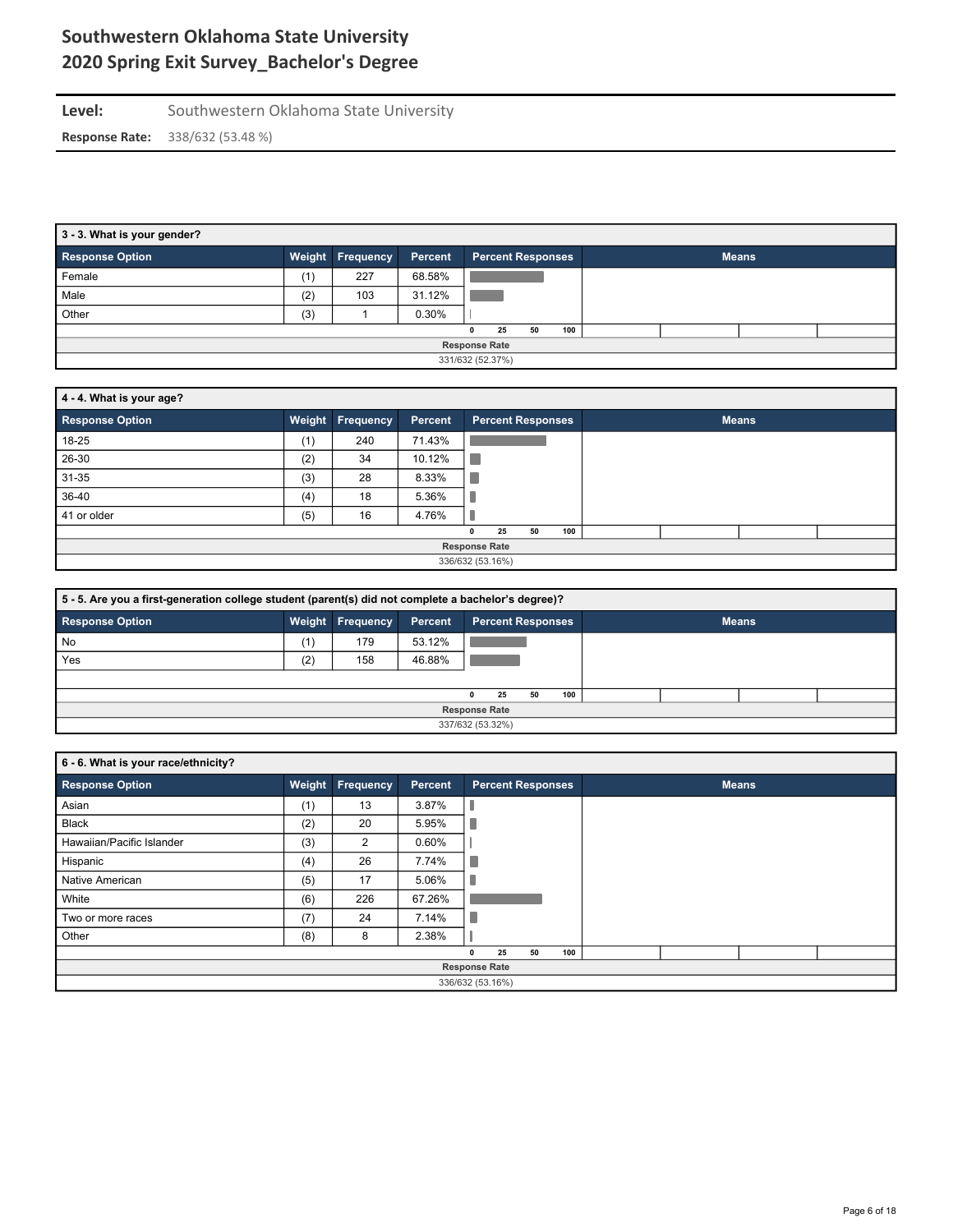## Level: Southwestern Oklahoma State University **Response Rate:** 338/632 (53.48 %)

| 7 - B. Departmental Engagement                                                         |        |                  |                |                                          |      |    |     |            |      |      |        |  |
|----------------------------------------------------------------------------------------|--------|------------------|----------------|------------------------------------------|------|----|-----|------------|------|------|--------|--|
| 1. My major met expectations with respect to the knowledge and skills that I acquired. |        |                  |                |                                          |      |    |     |            |      |      |        |  |
| <b>Response Option</b>                                                                 | Weight | <b>Frequency</b> | <b>Percent</b> | <b>Percent Responses</b><br><b>Means</b> |      |    |     |            |      |      |        |  |
| <b>Strongly Agree</b>                                                                  | (1)    | 212              | 63.10%         |                                          |      |    |     |            |      |      |        |  |
| Agree                                                                                  | (2)    | 109              | 32.44%         |                                          |      |    |     |            |      |      |        |  |
| Neutral                                                                                | (3)    | 12               | 3.57%          |                                          |      |    |     |            |      |      |        |  |
| Disagree                                                                               | (4)    | 3                | 0.89%          |                                          |      |    |     | 1.42       |      |      |        |  |
| <b>Strongly Disagree</b>                                                               | (5)    | 0                | $0.00\%$       |                                          |      |    |     |            |      |      |        |  |
|                                                                                        |        |                  |                |                                          | 25   | 50 | 100 | Question   |      |      |        |  |
| <b>Response Rate</b>                                                                   |        |                  |                |                                          | Mean |    |     | <b>STD</b> |      |      | Median |  |
| 336/632 (53.16%)                                                                       |        |                  |                | 1.42                                     |      |    |     |            | 0.61 | 1.00 |        |  |

### **7 - B. Departmental Engagement**

| 2. Differing faculty viewpoints on field of study issues have provided a basis for understanding my discipline and strengthened my knowledge in the field. |        |                  |                |                          |              |        |  |  |  |  |  |  |
|------------------------------------------------------------------------------------------------------------------------------------------------------------|--------|------------------|----------------|--------------------------|--------------|--------|--|--|--|--|--|--|
| <b>Response Option</b>                                                                                                                                     | Weight | <b>Frequency</b> | <b>Percent</b> | <b>Percent Responses</b> | <b>Means</b> |        |  |  |  |  |  |  |
| <b>Strongly Agree</b>                                                                                                                                      | (1)    | 199              | 59.58%         |                          |              |        |  |  |  |  |  |  |
| Agree                                                                                                                                                      | (2)    | 105              | 31.44%         |                          |              |        |  |  |  |  |  |  |
| Neutral                                                                                                                                                    | (3)    | 25               | 7.49%          |                          |              |        |  |  |  |  |  |  |
| Disagree                                                                                                                                                   | (4)    | 3                | 0.90%          |                          | 1.51         |        |  |  |  |  |  |  |
| <b>Strongly Disagree</b>                                                                                                                                   | (5)    | ◠                | 0.60%          |                          |              |        |  |  |  |  |  |  |
|                                                                                                                                                            |        |                  |                | 100<br>25<br>50          | Question     |        |  |  |  |  |  |  |
| <b>Response Rate</b>                                                                                                                                       |        |                  |                | Mean                     | <b>STD</b>   | Median |  |  |  |  |  |  |
| 334/632 (52.85%)                                                                                                                                           |        |                  |                | 1.51                     | 0.73         | 1.00   |  |  |  |  |  |  |

### **7 - B. Departmental Engagement**

|                          | 3. My major enhanced my ability to compare and contrast different perspectives/theories. |                  |         |      |    |                          |     |            |          |        |              |      |  |  |
|--------------------------|------------------------------------------------------------------------------------------|------------------|---------|------|----|--------------------------|-----|------------|----------|--------|--------------|------|--|--|
| <b>Response Option</b>   | Weight                                                                                   | <b>Frequency</b> | Percent |      |    | <b>Percent Responses</b> |     |            |          |        | <b>Means</b> |      |  |  |
| <b>Strongly Agree</b>    | (1)                                                                                      | 221              | 66.37%  |      |    |                          |     |            |          |        |              |      |  |  |
| Agree                    | (2)                                                                                      | 94               | 28.23%  |      |    |                          |     |            |          |        |              |      |  |  |
| Neutral                  | (3)                                                                                      | 15               | 4.50%   |      |    |                          |     |            |          |        |              |      |  |  |
| Disagree                 | (4)                                                                                      | $\sim$           | 0.60%   |      |    |                          |     |            | 1.40     |        |              |      |  |  |
| <b>Strongly Disagree</b> | (5)                                                                                      |                  | 0.30%   |      |    |                          |     |            |          |        |              |      |  |  |
|                          |                                                                                          |                  |         |      | 25 | 50                       | 100 |            | Question |        |              |      |  |  |
| <b>Response Rate</b>     |                                                                                          |                  |         | Mean |    |                          |     | <b>STD</b> |          | Median |              |      |  |  |
| 333/632 (52.69%)         |                                                                                          |                  |         |      |    | 1.40                     |     |            |          | 0.64   |              | 1.00 |  |  |

| 7 - B. Departmental Engagement                                                                                                    |        |           |         |  |    |                          |     |              |          |              |  |               |
|-----------------------------------------------------------------------------------------------------------------------------------|--------|-----------|---------|--|----|--------------------------|-----|--------------|----------|--------------|--|---------------|
| 4. My major provided me with the knowledge and ability to understand the field's historical development and related philosophies. |        |           |         |  |    |                          |     |              |          |              |  |               |
| <b>Response Option</b>                                                                                                            | Weight | Frequency | Percent |  |    | <b>Percent Responses</b> |     |              |          | <b>Means</b> |  |               |
| <b>Strongly Agree</b>                                                                                                             | (1)    | 207       | 62.35%  |  |    |                          |     |              |          |              |  |               |
| Agree                                                                                                                             | (2)    | 96        | 28.92%  |  |    |                          |     |              |          |              |  |               |
| Neutral                                                                                                                           | (3)    | 20        | 6.02%   |  |    |                          |     |              |          |              |  |               |
| <b>Disagree</b>                                                                                                                   | (4)    |           | 2.11%   |  |    |                          |     |              | 1.50     |              |  |               |
| <b>Strongly Disagree</b>                                                                                                          | (5)    | 2         | 0.60%   |  |    |                          |     |              |          |              |  |               |
|                                                                                                                                   |        |           |         |  | 25 | 50                       | 100 |              | Question |              |  |               |
| <b>Response Rate</b>                                                                                                              |        |           |         |  |    | Mean                     |     |              |          | <b>STD</b>   |  | <b>Median</b> |
| 332/632 (52.53%)                                                                                                                  |        |           |         |  |    | 1.50                     |     | 0.76<br>1.00 |          |              |  |               |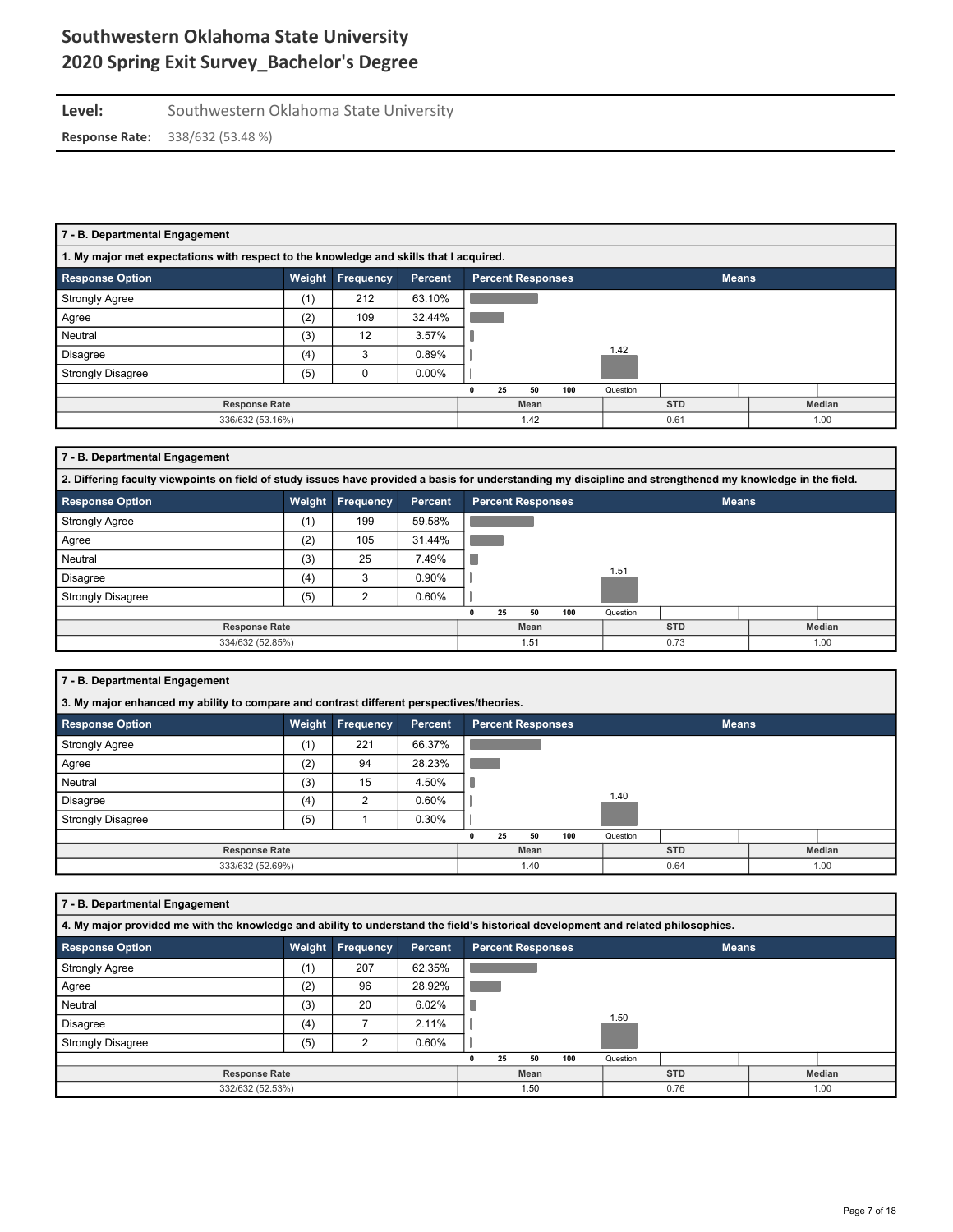### Level: Southwestern Oklahoma State University **Response Rate:** 338/632 (53.48 %)

| 7 - B. Departmental Engagement                                                     |        |                  |                |      |    |                          |     |          |              |  |        |  |
|------------------------------------------------------------------------------------|--------|------------------|----------------|------|----|--------------------------|-----|----------|--------------|--|--------|--|
| 5. My major has prepared me to apply classroom knowledge to real world situations. |        |                  |                |      |    |                          |     |          |              |  |        |  |
| <b>Response Option</b>                                                             | Weight | <b>Frequency</b> | <b>Percent</b> |      |    | <b>Percent Responses</b> |     |          | <b>Means</b> |  |        |  |
| <b>Strongly Agree</b>                                                              | (1)    | 205              | 61.01%         |      |    |                          |     |          |              |  |        |  |
| Agree                                                                              | (2)    | 102              | 30.36%         |      |    |                          |     |          |              |  |        |  |
| Neutral                                                                            | (3)    | 18               | 5.36%          |      |    |                          |     |          |              |  |        |  |
| <b>Disagree</b>                                                                    | (4)    | 6                | 1.79%          |      |    |                          |     | 1.52     |              |  |        |  |
| <b>Strongly Disagree</b>                                                           | (5)    | 5                | 1.49%          |      |    |                          |     |          |              |  |        |  |
|                                                                                    |        |                  |                |      | 25 | 50                       | 100 | Question |              |  |        |  |
| <b>Response Rate</b>                                                               |        |                  |                | Mean |    |                          |     |          | <b>STD</b>   |  | Median |  |
| 336/632 (53.16%)                                                                   |        | 1.52             |                |      |    | 0.80<br>1.00             |     |          |              |  |        |  |

## **7 - B. Departmental Engagement**

|                          | 6. My major enhanced my understanding of diversity and multicultural issues in my field. |                         |                |                          |            |          |              |  |  |  |  |  |  |  |
|--------------------------|------------------------------------------------------------------------------------------|-------------------------|----------------|--------------------------|------------|----------|--------------|--|--|--|--|--|--|--|
| <b>Response Option</b>   |                                                                                          | <b>Weight Frequency</b> | <b>Percent</b> | <b>Percent Responses</b> |            |          | <b>Means</b> |  |  |  |  |  |  |  |
| <b>Strongly Agree</b>    | (1)                                                                                      | 208                     | 63.41%         |                          |            |          |              |  |  |  |  |  |  |  |
| Agree                    | (2)                                                                                      | 97                      | 29.57%         |                          |            |          |              |  |  |  |  |  |  |  |
| Neutral                  | (3)                                                                                      | 18                      | 5.49%          |                          |            |          |              |  |  |  |  |  |  |  |
| <b>Disagree</b>          | (4)                                                                                      | 2                       | 0.61%          |                          |            | 1.46     |              |  |  |  |  |  |  |  |
| <b>Strongly Disagree</b> | (5)                                                                                      | 3                       | 0.91%          |                          |            |          |              |  |  |  |  |  |  |  |
|                          |                                                                                          |                         |                | 50<br>25                 | 100        | Question |              |  |  |  |  |  |  |  |
| <b>Response Rate</b>     |                                                                                          | Mean                    |                |                          | <b>STD</b> | Median   |              |  |  |  |  |  |  |  |
| 328/632 (51.90%)         |                                                                                          | 1.46                    |                |                          | 0.71       |          | 1.00         |  |  |  |  |  |  |  |

| 8 - 7. The major enhanced my knowledge and ability with respect to:                                         |     |     |         |      |    |      |     |            |          |        |  |      |
|-------------------------------------------------------------------------------------------------------------|-----|-----|---------|------|----|------|-----|------------|----------|--------|--|------|
| a. Conducting a literature search and writing a literature review.                                          |     |     |         |      |    |      |     |            |          |        |  |      |
| <b>Response Option</b><br><b>Frequency</b><br><b>Percent Responses</b><br><b>Means</b><br>Weight<br>Percent |     |     |         |      |    |      |     |            |          |        |  |      |
| Agree                                                                                                       | (1) | 273 | 81.74%  |      |    |      |     |            |          |        |  |      |
| Neutral                                                                                                     | (2) | 55  | 16.47%  |      |    |      |     |            | 1.20     |        |  |      |
| <b>Disagree</b>                                                                                             | (3) | 6   | $.80\%$ |      |    |      |     |            |          |        |  |      |
|                                                                                                             |     |     |         |      | 25 | 50   | 100 |            | Question |        |  |      |
| <b>Response Rate</b>                                                                                        |     |     |         | Mean |    |      |     | <b>STD</b> |          | Median |  |      |
| 334/632 (52.85%)                                                                                            |     |     |         |      |    | 1.20 |     |            |          | 0.44   |  | 1.00 |

| 8 - 7. The major enhanced my knowledge and ability with respect to: |                                                                                   |      |        |   |            |      |     |               |          |      |  |  |  |  |
|---------------------------------------------------------------------|-----------------------------------------------------------------------------------|------|--------|---|------------|------|-----|---------------|----------|------|--|--|--|--|
| b. Formulating a hypothesis and developing a research design.       |                                                                                   |      |        |   |            |      |     |               |          |      |  |  |  |  |
| <b>Response Option</b>                                              | Weight<br><b>Frequency</b><br><b>Means</b><br><b>Percent Responses</b><br>Percent |      |        |   |            |      |     |               |          |      |  |  |  |  |
| Agree                                                               | (1)                                                                               | 270  | 81.08% |   |            |      |     |               |          |      |  |  |  |  |
| Neutral                                                             | (2)                                                                               | 55   | 16.52% |   |            |      |     |               | 1.21     |      |  |  |  |  |
| <b>Disagree</b>                                                     | (3)                                                                               | 8    | 2.40%  |   |            |      |     |               |          |      |  |  |  |  |
|                                                                     |                                                                                   |      |        | 0 | 25         | 50   | 100 |               | Question |      |  |  |  |  |
| <b>Response Rate</b>                                                |                                                                                   | Mean |        |   | <b>STD</b> |      |     | <b>Median</b> |          |      |  |  |  |  |
| 333/632 (52.69%)                                                    |                                                                                   | 1.21 |        |   |            | 0.47 |     |               |          | 1.00 |  |  |  |  |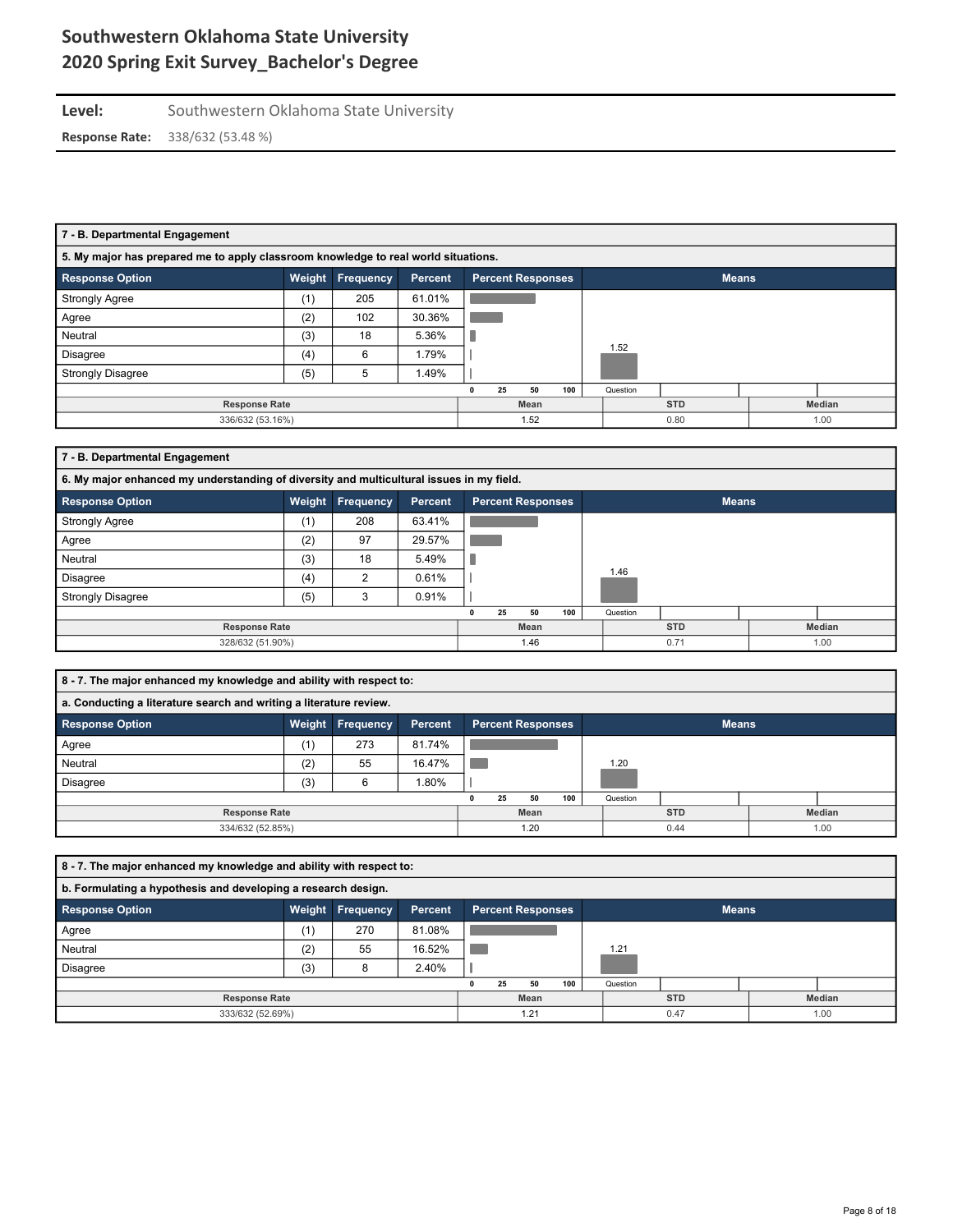## Level: Southwestern Oklahoma State University **Response Rate:** 338/632 (53.48 %)

#### **8 - 7. The major enhanced my knowledge and ability with respect to:**

| c. Following ethical guidelines. |         |     |        |                          |      |    |            |              |        |  |      |
|----------------------------------|---------|-----|--------|--------------------------|------|----|------------|--------------|--------|--|------|
| <b>Response Option</b>           | Percent |     |        | <b>Percent Responses</b> |      |    |            | <b>Means</b> |        |  |      |
| Agree                            | (1)     | 308 | 92.77% |                          |      |    |            |              |        |  |      |
| Neutral                          | (2)     | 22  | 6.63%  |                          |      |    |            | 1.08         |        |  |      |
| Disagree                         | (3)     |     | 0.60%  |                          |      |    |            |              |        |  |      |
|                                  |         |     |        |                          | 25   | 50 | 100        | Question     |        |  |      |
| <b>Response Rate</b>             |         |     |        | Mean                     |      |    | <b>STD</b> |              | Median |  |      |
| 332/632 (52.53%)                 |         |     |        |                          | 1.08 |    |            |              | 0.29   |  | 1.00 |

| 8 - 7. The major enhanced my knowledge and ability with respect to:                                         |     |     |        |      |    |      |            |          |        |  |      |  |  |
|-------------------------------------------------------------------------------------------------------------|-----|-----|--------|------|----|------|------------|----------|--------|--|------|--|--|
| d. Designing a research method to answer a question.                                                        |     |     |        |      |    |      |            |          |        |  |      |  |  |
| <b>Frequency</b><br><b>Response Option</b><br><b>Percent Responses</b><br><b>Means</b><br>Weight<br>Percent |     |     |        |      |    |      |            |          |        |  |      |  |  |
| Agree                                                                                                       | (1) | 273 | 82.98% |      |    |      |            |          |        |  |      |  |  |
| Neutral                                                                                                     | (2) | 48  | 14.59% |      |    |      |            | 1.19     |        |  |      |  |  |
| <b>Disagree</b>                                                                                             | (3) | 8   | 2.43%  |      |    |      |            |          |        |  |      |  |  |
|                                                                                                             |     |     |        |      | 25 | 50   | 100        | Question |        |  |      |  |  |
| <b>Response Rate</b>                                                                                        |     |     |        | Mean |    |      | <b>STD</b> |          | Median |  |      |  |  |
| 329/632 (52.06%)                                                                                            |     |     |        |      |    | 1.19 |            |          | 0.45   |  | 1.00 |  |  |

| 8 - 7. The major enhanced my knowledge and ability with respect to: |     |                  |         |      |    |                          |            |          |        |              |  |  |
|---------------------------------------------------------------------|-----|------------------|---------|------|----|--------------------------|------------|----------|--------|--------------|--|--|
| e. Interacting with field organizations and employers.              |     |                  |         |      |    |                          |            |          |        |              |  |  |
| <b>Response Option</b>                                              |     | Weight Frequency | Percent |      |    | <b>Percent Responses</b> |            |          |        | <b>Means</b> |  |  |
| Agree                                                               | (1) | 284              | 86.59%  |      |    |                          |            |          |        |              |  |  |
| Neutral                                                             | (2) | 34               | 10.37%  |      |    |                          |            | 1.16     |        |              |  |  |
| Disagree                                                            | (3) | 10               | 3.05%   |      |    |                          |            |          |        |              |  |  |
|                                                                     |     |                  |         |      | 25 | 50                       | 100        | Question |        |              |  |  |
| <b>Response Rate</b>                                                |     |                  |         | Mean |    |                          | <b>STD</b> |          | Median |              |  |  |
| 328/632 (51.90%)<br>0.45<br>1.16<br>1.00                            |     |                  |         |      |    |                          |            |          |        |              |  |  |

**9 - 8. I participated in the following opportunities available in my department; ratings indicate my satisfaction. a. Faculty-led research and/or scholarship Response Option Weight Frequency Percent Percent Responses Means** Extremely Satisfied (1) 117 35.45% **College**  $\mathcal{L}^{\text{max}}$ SatisfiedNeutral (2) 78 23.64% Dissatisfied (3) 4 1.21%  $\mathbb{L}$ 1.47 Extremely Dissatisfied (4) 4) 3 0.91%  $\mathbf{I}$ Did not participate  $(0)$  | 128 38.79% p.  **0 25 50 100** Question **Response Rate Mean STD Median** 330/632 (52.22%) 1.47 0.62 1.00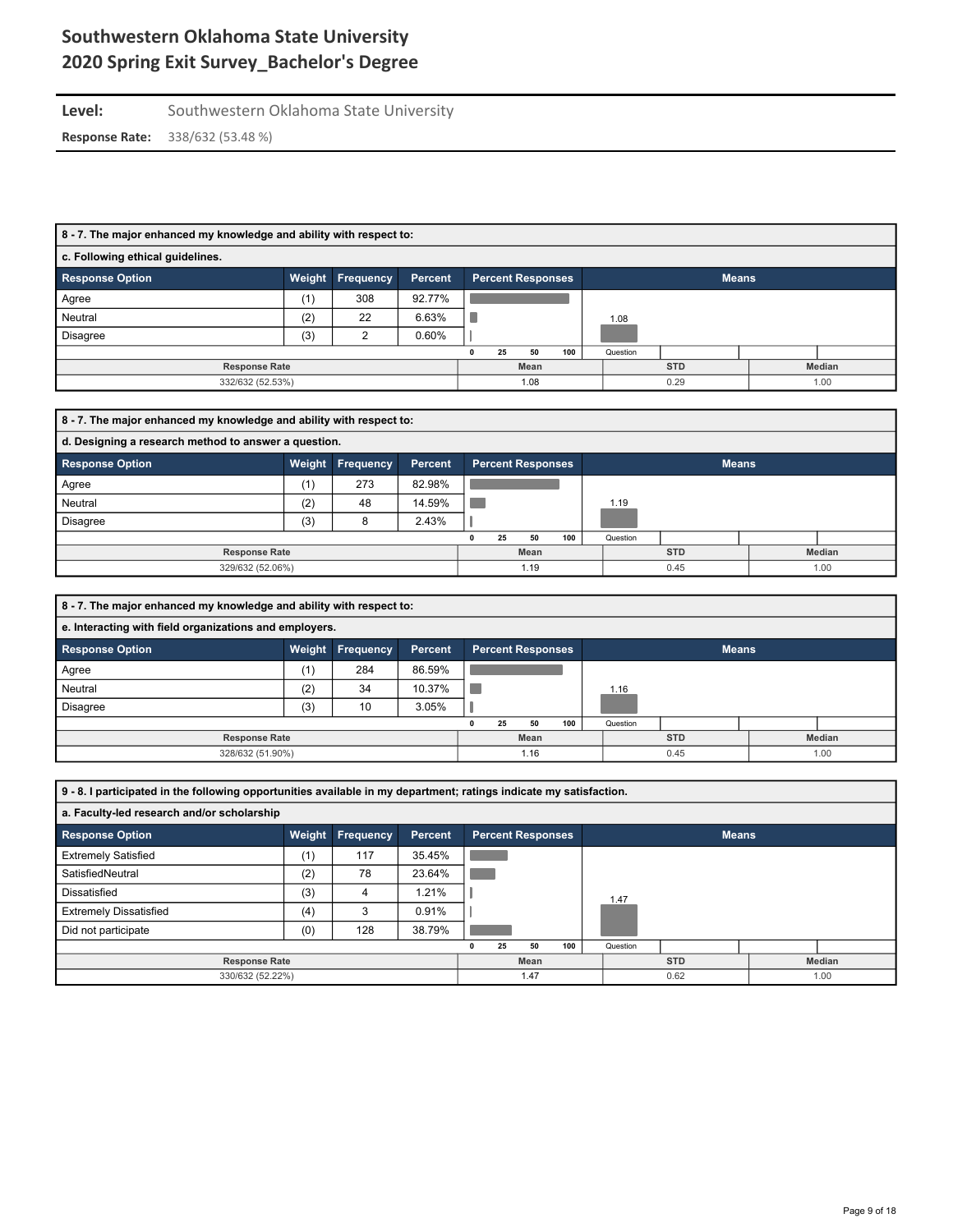### Level: Southwestern Oklahoma State University

| 9 - 8. I participated in the following opportunities available in my department; ratings indicate my satisfaction. |        |                  |                |      |              |                          |     |          |              |  |        |  |
|--------------------------------------------------------------------------------------------------------------------|--------|------------------|----------------|------|--------------|--------------------------|-----|----------|--------------|--|--------|--|
| b. Independent study                                                                                               |        |                  |                |      |              |                          |     |          |              |  |        |  |
| <b>Response Option</b>                                                                                             | Weight | <b>Frequency</b> | <b>Percent</b> |      |              | <b>Percent Responses</b> |     |          | <b>Means</b> |  |        |  |
| <b>Extremely Satisfied</b>                                                                                         | (1)    | 132              | 40.12%         |      |              |                          |     |          |              |  |        |  |
| SatisfiedNeutral                                                                                                   | (2)    | 79               | 24.01%         |      |              |                          |     |          |              |  |        |  |
| Dissatisfied                                                                                                       | (3)    | 6                | .82%           |      |              |                          |     | 1.44     |              |  |        |  |
| <b>Extremely Dissatisfied</b>                                                                                      | (4)    | 2                | 0.61%          |      |              |                          |     |          |              |  |        |  |
| Did not participate                                                                                                | (0)    | 110              | 33.43%         |      |              |                          |     |          |              |  |        |  |
|                                                                                                                    |        |                  |                |      | 25           | 50                       | 100 | Question |              |  |        |  |
| <b>Response Rate</b>                                                                                               |        |                  |                | Mean |              |                          |     |          | <b>STD</b>   |  | Median |  |
| 329/632 (52.06%)                                                                                                   |        | 1.44             |                |      | 0.60<br>1.00 |                          |     |          |              |  |        |  |

| 9 - 8. I participated in the following opportunities available in my department; ratings indicate my satisfaction. |                                                                     |           |                |  |    |                          |      |  |          |              |  |  |  |  |
|--------------------------------------------------------------------------------------------------------------------|---------------------------------------------------------------------|-----------|----------------|--|----|--------------------------|------|--|----------|--------------|--|--|--|--|
|                                                                                                                    | c. Internship, student teaching, or significant clinical experience |           |                |  |    |                          |      |  |          |              |  |  |  |  |
| <b>Response Option</b>                                                                                             | Weight                                                              | Frequency | <b>Percent</b> |  |    | <b>Percent Responses</b> |      |  |          | <b>Means</b> |  |  |  |  |
| <b>Extremely Satisfied</b>                                                                                         | (1)                                                                 | 138       | 41.69%         |  |    |                          |      |  |          |              |  |  |  |  |
| SatisfiedNeutral                                                                                                   | (2)                                                                 | 73        | 22.05%         |  |    |                          |      |  |          |              |  |  |  |  |
| Dissatisfied                                                                                                       | (3)                                                                 | 11        | 3.32%          |  |    |                          |      |  | 1.46     |              |  |  |  |  |
| <b>Extremely Dissatisfied</b>                                                                                      | (4)                                                                 | 3         | 0.91%          |  |    |                          |      |  |          |              |  |  |  |  |
| Did not participate                                                                                                | (0)                                                                 | 106       | 32.02%         |  |    |                          |      |  |          |              |  |  |  |  |
|                                                                                                                    |                                                                     |           |                |  | 25 | 50                       | 100  |  | Question |              |  |  |  |  |
| <b>Response Rate</b>                                                                                               |                                                                     | Mean      |                |  |    | <b>STD</b>               |      |  | Median   |              |  |  |  |  |
| 331/632 (52.37%)                                                                                                   |                                                                     | 1.46      |                |  |    |                          | 0.65 |  | 1.00     |              |  |  |  |  |

| 9 - 8. I participated in the following opportunities available in my department; ratings indicate my satisfaction. |        |                  |                |   |    |                          |     |          |              |  |        |  |  |
|--------------------------------------------------------------------------------------------------------------------|--------|------------------|----------------|---|----|--------------------------|-----|----------|--------------|--|--------|--|--|
| d. Department-sponsored tutoring or study group                                                                    |        |                  |                |   |    |                          |     |          |              |  |        |  |  |
| <b>Response Option</b>                                                                                             | Weight | <b>Frequency</b> | <b>Percent</b> |   |    | <b>Percent Responses</b> |     |          | <b>Means</b> |  |        |  |  |
| <b>Extremely Satisfied</b>                                                                                         | (1)    | 95               | 29.05%         |   |    |                          |     |          |              |  |        |  |  |
| SatisfiedNeutral                                                                                                   | (2)    | 79               | 24.16%         |   |    |                          |     |          |              |  |        |  |  |
| Dissatisfied                                                                                                       | (3)    | 10               | 3.06%          |   |    |                          |     | 1.58     |              |  |        |  |  |
| <b>Extremely Dissatisfied</b>                                                                                      | (4)    | 3                | 0.92%          |   |    |                          |     |          |              |  |        |  |  |
| Did not participate                                                                                                | (0)    | 140              | 42.81%         |   |    |                          |     |          |              |  |        |  |  |
|                                                                                                                    |        |                  |                | 0 | 25 | 50                       | 100 | Question |              |  |        |  |  |
| <b>Response Rate</b>                                                                                               |        |                  |                |   |    | Mean                     |     |          | <b>STD</b>   |  | Median |  |  |
| 327/632 (51.74%)                                                                                                   |        |                  |                |   |    | 1.58                     |     |          | 0.67         |  | 1.00   |  |  |

| 9 - 8. I participated in the following opportunities available in my department; ratings indicate my satisfaction. |        |                  |         |      |  |                          |  |            |      |              |  |  |
|--------------------------------------------------------------------------------------------------------------------|--------|------------------|---------|------|--|--------------------------|--|------------|------|--------------|--|--|
| e. Department-sponsored club                                                                                       |        |                  |         |      |  |                          |  |            |      |              |  |  |
| <b>Response Option</b>                                                                                             | Weight | <b>Frequency</b> | Percent |      |  | <b>Percent Responses</b> |  |            |      | <b>Means</b> |  |  |
| <b>Extremely Satisfied</b>                                                                                         | (1)    | 118              | 36.20%  |      |  |                          |  |            |      |              |  |  |
| SatisfiedNeutral                                                                                                   | (2)    | 81               | 24.85%  |      |  |                          |  |            |      |              |  |  |
| Dissatisfied                                                                                                       | (3)    | 10               | 3.07%   |      |  |                          |  |            | 1.53 |              |  |  |
| <b>Extremely Dissatisfied</b>                                                                                      | (4)    | 4                | 1.23%   |      |  |                          |  |            |      |              |  |  |
| Did not participate                                                                                                | (0)    | 113              | 34.66%  |      |  |                          |  |            |      |              |  |  |
| 100<br>25<br>50<br>Question                                                                                        |        |                  |         |      |  |                          |  |            |      |              |  |  |
| <b>Response Rate</b>                                                                                               |        |                  |         | Mean |  |                          |  | <b>STD</b> |      | Median       |  |  |
| 326/632 (51.58%)                                                                                                   |        |                  |         | 1.53 |  |                          |  | 0.68       |      | 1.00         |  |  |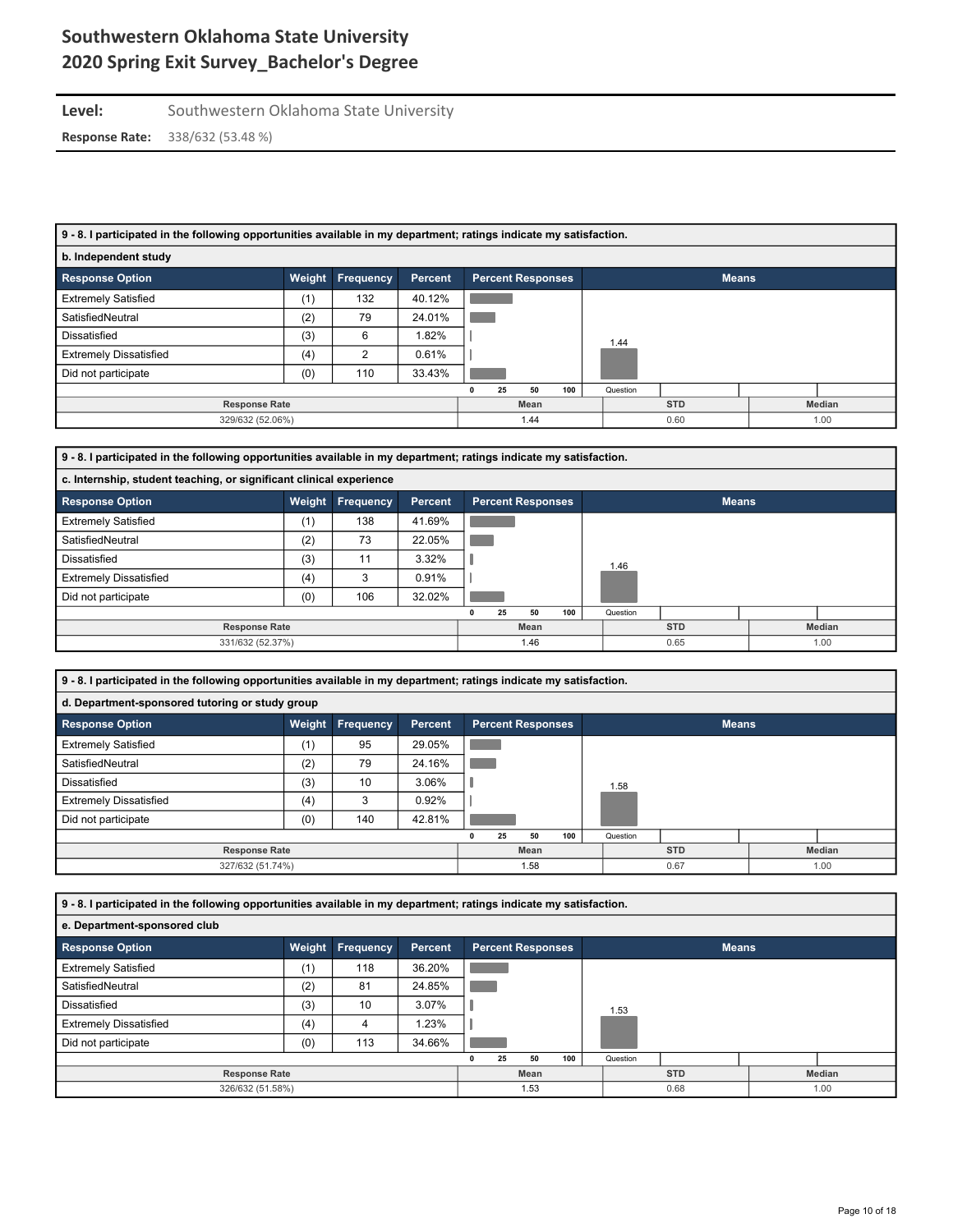# Level: Southwestern Oklahoma State University

**Response Rate:** 338/632 (53.48 %)

| 10 - C. Career Preparedness                                                                                                                                    |     |     |        |    |      |     |          |            |  |        |  |  |
|----------------------------------------------------------------------------------------------------------------------------------------------------------------|-----|-----|--------|----|------|-----|----------|------------|--|--------|--|--|
| 1. Thinking of your future employment, how confident are you in your ability to identify the appropriate procedure or techniques to solve a practical problem? |     |     |        |    |      |     |          |            |  |        |  |  |
| <b>Response Option</b><br><b>Frequency</b><br><b>Percent Responses</b><br>Weight<br><b>Percent</b><br><b>Means</b>                                             |     |     |        |    |      |     |          |            |  |        |  |  |
| Very Confident                                                                                                                                                 | (1) | 181 | 54.19% |    |      |     |          |            |  |        |  |  |
| Confident                                                                                                                                                      | (2) | 115 | 34.43% |    |      |     |          |            |  |        |  |  |
| Neutral                                                                                                                                                        | (3) | 22  | 6.59%  |    |      |     |          |            |  |        |  |  |
| Somewhat Confident                                                                                                                                             | (4) | 12  | 3.59%  |    |      |     | 1.63     |            |  |        |  |  |
| Not At All Confident                                                                                                                                           | (5) | 4   | 1.20%  |    |      |     |          |            |  |        |  |  |
|                                                                                                                                                                |     |     |        | 25 | 50   | 100 | Question |            |  |        |  |  |
| <b>Response Rate</b>                                                                                                                                           |     |     |        |    | Mean |     |          | <b>STD</b> |  | Median |  |  |
| 334/632 (52.85%)<br>1.63<br>0.85<br>1.00                                                                                                                       |     |     |        |    |      |     |          |            |  |        |  |  |

### **10 - C. Career Preparedness**

| 2. How confident are you in your ability to manage multiple tasks or responsibilities, prioritize work activities, and schedule work accordingly? |        |                  |         |      |      |                          |      |          |            |              |        |  |
|---------------------------------------------------------------------------------------------------------------------------------------------------|--------|------------------|---------|------|------|--------------------------|------|----------|------------|--------------|--------|--|
| <b>Response Option</b>                                                                                                                            | Weight | <b>Frequency</b> | Percent |      |      | <b>Percent Responses</b> |      |          |            | <b>Means</b> |        |  |
| Very Confident                                                                                                                                    | (1)    | 216              | 64.48%  |      |      |                          |      |          |            |              |        |  |
| Confident                                                                                                                                         | (2)    | 97               | 28.96%  |      |      |                          |      |          |            |              |        |  |
| Neutral                                                                                                                                           | (3)    | 15               | 4.48%   |      |      |                          |      |          |            |              |        |  |
| Somewhat Confident                                                                                                                                | (4)    | 5                | 1.49%   |      |      |                          |      | 1.45     |            |              |        |  |
| Not At All Confident                                                                                                                              | (5)    | ◠                | 0.60%   |      |      |                          |      |          |            |              |        |  |
|                                                                                                                                                   |        |                  |         |      | 25   | 50                       | 100  | Question |            |              |        |  |
| <b>Response Rate</b>                                                                                                                              |        |                  |         |      | Mean |                          |      |          | <b>STD</b> |              | Median |  |
| 335/632 (53.01%)                                                                                                                                  |        |                  |         | 1.45 |      |                          | 0.71 |          | 1.00       |              |        |  |

#### **10 - C. Career Preparedness**

| 3. How confident are you in your ability to resolve conflicts with colleagues, working-group team members, and leadership in an effective manner? |     |                  |         |  |    |                          |     |  |          |              |  |        |
|---------------------------------------------------------------------------------------------------------------------------------------------------|-----|------------------|---------|--|----|--------------------------|-----|--|----------|--------------|--|--------|
| <b>Response Option</b>                                                                                                                            |     | Weight Frequency | Percent |  |    | <b>Percent Responses</b> |     |  |          | <b>Means</b> |  |        |
| Very Confident                                                                                                                                    | (1) | 214              | 63.88%  |  |    |                          |     |  |          |              |  |        |
| Confident                                                                                                                                         | (2) | 96               | 28.66%  |  |    |                          |     |  |          |              |  |        |
| Neutral                                                                                                                                           | (3) | 17               | 5.07%   |  |    |                          |     |  |          |              |  |        |
| Somewhat Confident                                                                                                                                | (4) |                  | 2.09%   |  |    |                          |     |  | 1.46     |              |  |        |
| Not At All Confident                                                                                                                              | (5) |                  | 0.30%   |  |    |                          |     |  |          |              |  |        |
|                                                                                                                                                   |     |                  |         |  | 25 | 50                       | 100 |  | Question |              |  |        |
| <b>Response Rate</b>                                                                                                                              |     |                  |         |  |    | Mean                     |     |  |          | <b>STD</b>   |  | Median |
| 335/632 (53.01%)                                                                                                                                  |     |                  |         |  |    | 1.46                     |     |  |          | 0.72         |  | 1.00   |

| 10 - C. Career Preparedness                                                                                 |                      |                      |         |  |  |                          |  |            |      |              |        |  |  |
|-------------------------------------------------------------------------------------------------------------|----------------------|----------------------|---------|--|--|--------------------------|--|------------|------|--------------|--------|--|--|
| 4. How confident are you in your ability to make decisions regarding long-term and short-term career goals? |                      |                      |         |  |  |                          |  |            |      |              |        |  |  |
| <b>Response Option</b>                                                                                      | Weight               | Frequency            | Percent |  |  | <b>Percent Responses</b> |  |            |      | <b>Means</b> |        |  |  |
| Very Confident                                                                                              | (1)                  | 204                  | 61.63%  |  |  |                          |  |            |      |              |        |  |  |
| Confident                                                                                                   | (2)                  | 96                   | 29.00%  |  |  |                          |  |            |      |              |        |  |  |
| Neutral                                                                                                     | (3)                  | 19                   | 5.74%   |  |  |                          |  |            |      |              |        |  |  |
| Somewhat Confident                                                                                          | (4)                  | 8                    | 2.42%   |  |  |                          |  |            | 1.53 |              |        |  |  |
| Not At All Confident                                                                                        | (5)                  | 4                    | 1.21%   |  |  |                          |  |            |      |              |        |  |  |
| 100<br>25<br>Question<br>50                                                                                 |                      |                      |         |  |  |                          |  |            |      |              |        |  |  |
|                                                                                                             | <b>Response Rate</b> |                      |         |  |  |                          |  | <b>STD</b> |      |              | Median |  |  |
| 331/632 (52.37%)                                                                                            |                      | 1.53<br>0.81<br>1.00 |         |  |  |                          |  |            |      |              |        |  |  |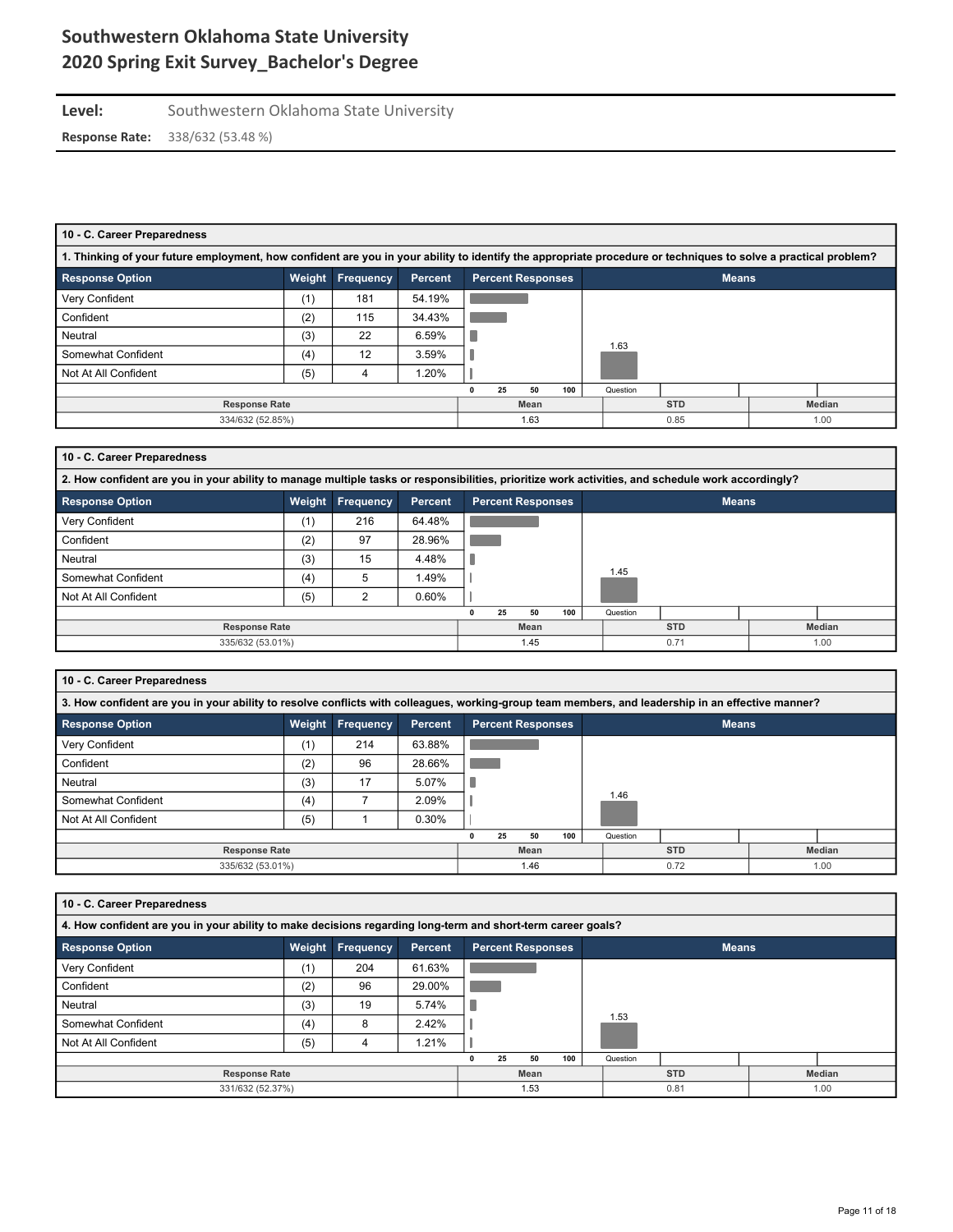### **Level:** Southwestern Oklahoma State University **Response Rate:** 338/632 (53.48 %)

| 10 - C. Career Preparedness                                                                 |        |           |                |  |    |                   |            |          |              |  |  |  |
|---------------------------------------------------------------------------------------------|--------|-----------|----------------|--|----|-------------------|------------|----------|--------------|--|--|--|
| 5. How confident are you to explain to a group your interpretation of an applied procedure? |        |           |                |  |    |                   |            |          |              |  |  |  |
| Response Option                                                                             | Weight | Frequency | <b>Percent</b> |  |    | Percent Responses |            |          | <b>Means</b> |  |  |  |
| Very Confident                                                                              | (1)    | 193       | 57.78%         |  |    |                   |            |          |              |  |  |  |
| Confident                                                                                   | (2)    | 114       | 34.13%         |  |    |                   |            |          |              |  |  |  |
| Neutral                                                                                     | (3)    | 17        | 5.09%          |  |    |                   |            |          |              |  |  |  |
| Somewhat Confident                                                                          | (4)    |           | 2.10%          |  |    |                   |            | 1.54     |              |  |  |  |
| Not At All Confident                                                                        | (5)    | 3         | 0.90%          |  |    |                   |            |          |              |  |  |  |
|                                                                                             |        |           |                |  | 25 | 50                | 100        | Question |              |  |  |  |
| <b>Response Rate</b>                                                                        |        | Mean      |                |  |    |                   | <b>STD</b> |          | Median       |  |  |  |
| 334/632 (52.85%)<br>0.77<br>1.54<br>1.00                                                    |        |           |                |  |    |                   |            |          |              |  |  |  |

| 10 - C. Career Preparedness                                |        |                      |                |      |    |                          |            |          |              |  |  |  |  |
|------------------------------------------------------------|--------|----------------------|----------------|------|----|--------------------------|------------|----------|--------------|--|--|--|--|
| 6. How confident are you to explain your ideas in writing? |        |                      |                |      |    |                          |            |          |              |  |  |  |  |
| <b>Response Option</b>                                     | Weight | Frequency            | <b>Percent</b> |      |    | <b>Percent Responses</b> |            |          | <b>Means</b> |  |  |  |  |
| Very Confident                                             | (1)    | 189                  | 56.76%         |      |    |                          |            |          |              |  |  |  |  |
| Confident                                                  | (2)    | 102                  | 30.63%         |      |    |                          |            |          |              |  |  |  |  |
| Neutral                                                    | (3)    | 30                   | 9.01%          |      |    |                          |            |          |              |  |  |  |  |
| Somewhat Confident                                         | (4)    | 9                    | 2.70%          |      |    |                          |            | 1.60     |              |  |  |  |  |
| Not At All Confident                                       | (5)    | 3                    | 0.90%          |      |    |                          |            |          |              |  |  |  |  |
|                                                            |        |                      |                |      | 25 | 50                       | 100        | Question |              |  |  |  |  |
| <b>Response Rate</b>                                       |        |                      |                | Mean |    |                          | <b>STD</b> |          | Median       |  |  |  |  |
| 333/632 (52.69%)                                           |        | 1.00<br>1.60<br>0.83 |                |      |    |                          |            |          |              |  |  |  |  |

**11 - D. Faculty Interaction1. For the activities listed below, please indicate how often you observed faculty behavior or engaged in activities with faculty during the past year.**

| a. Faculty provided me with feedback that helped me assess my progress in class. |     |                         |         |  |    |                          |     |  |          |      |              |      |  |
|----------------------------------------------------------------------------------|-----|-------------------------|---------|--|----|--------------------------|-----|--|----------|------|--------------|------|--|
| <b>Response Option</b>                                                           |     | <b>Weight Frequency</b> | Percent |  |    | <b>Percent Responses</b> |     |  |          |      | <b>Means</b> |      |  |
| Very Frequently                                                                  | (1) | 185                     | 55.72%  |  |    |                          |     |  |          |      |              |      |  |
| Frequently                                                                       | (2) | 114                     | 34.34%  |  |    |                          |     |  |          |      |              |      |  |
| Neutral                                                                          | (3) | 24                      | 7.23%   |  |    |                          |     |  |          |      |              |      |  |
| Less Than Ideal                                                                  | (4) | 6                       | 1.81%   |  |    |                          |     |  | 1.58     |      |              |      |  |
| Communication was not ongoing                                                    | (5) | 3                       | 0.90%   |  |    |                          |     |  |          |      |              |      |  |
|                                                                                  |     |                         |         |  | 25 | 50                       | 100 |  | Question |      |              |      |  |
| <b>Response Rate</b>                                                             |     | Mean                    |         |  |    | <b>STD</b>               |     |  | Median   |      |              |      |  |
| 332/632 (52.53%)                                                                 |     |                         |         |  |    | 1.58                     |     |  |          | 0.78 |              | 1.00 |  |

**11 - D. Faculty Interaction1. For the activities listed below, please indicate how often you observed faculty behavior or engaged in activities with faculty during the past year.**

| b. Faculty valued my contributions in class or in my course(s). |     |                         |         |  |      |                          |     |  |            |              |        |      |  |
|-----------------------------------------------------------------|-----|-------------------------|---------|--|------|--------------------------|-----|--|------------|--------------|--------|------|--|
| <b>Response Option</b>                                          |     | <b>Weight Frequency</b> | Percent |  |      | <b>Percent Responses</b> |     |  |            | <b>Means</b> |        |      |  |
| Very Frequently                                                 | (1) | 194                     | 58.43%  |  |      |                          |     |  |            |              |        |      |  |
| Frequently                                                      | (2) | 108                     | 32.53%  |  |      |                          |     |  |            |              |        |      |  |
| Neutral                                                         | (3) | 21                      | 6.33%   |  |      |                          |     |  |            |              |        |      |  |
| Less Than Ideal                                                 | (4) | 6                       | 1.81%   |  |      |                          |     |  | 1.54       |              |        |      |  |
| Communication was not ongoing                                   | (5) |                         | 0.90%   |  |      |                          |     |  |            |              |        |      |  |
|                                                                 |     |                         |         |  | 25   | 50                       | 100 |  | Question   |              |        |      |  |
| <b>Response Rate</b>                                            |     |                         |         |  | Mean |                          |     |  | <b>STD</b> |              | Median |      |  |
| 332/632 (52.53%)                                                |     |                         |         |  | 1.54 |                          |     |  |            | 0.77         |        | 1.00 |  |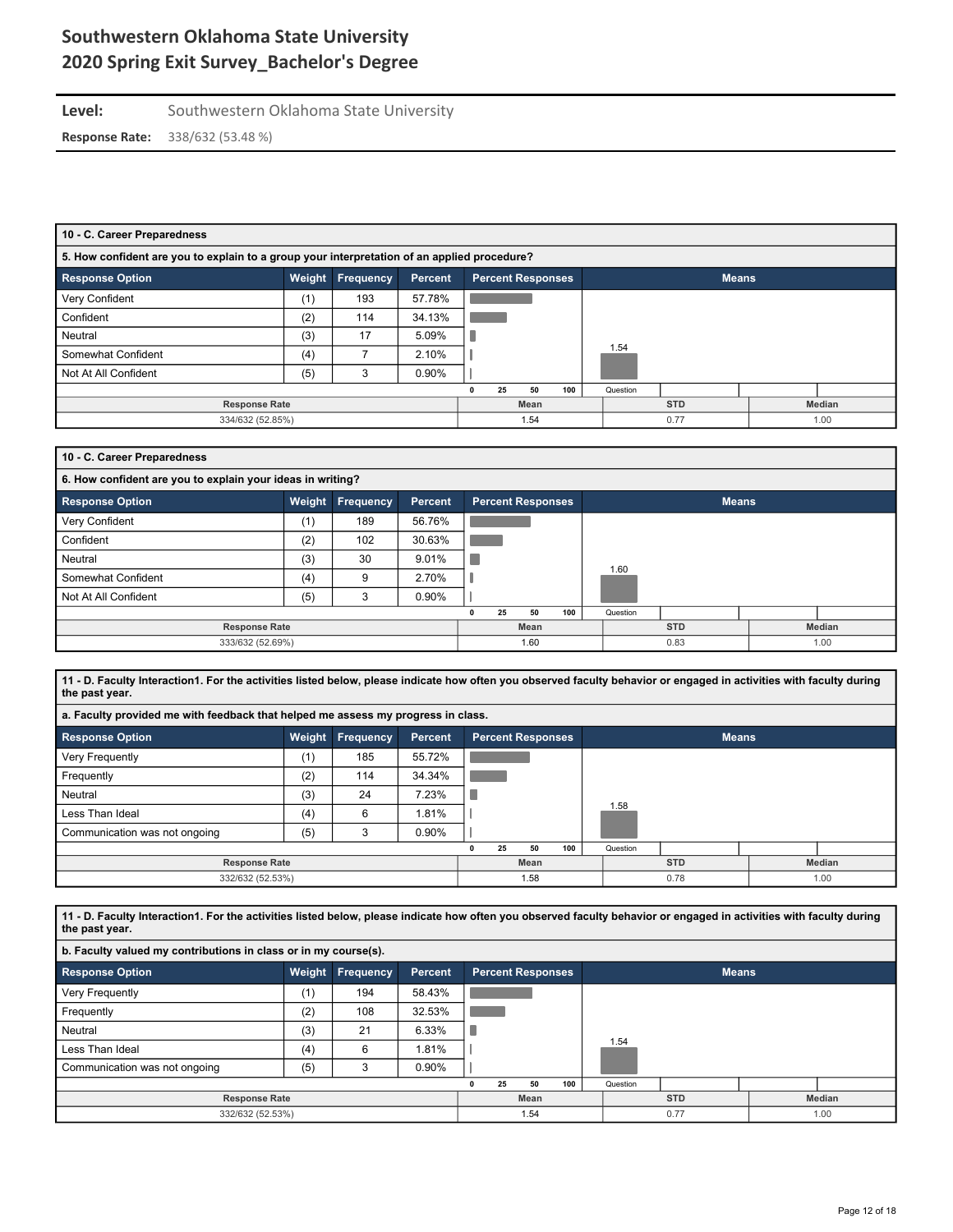### **Level:** Southwestern Oklahoma State University **Response Rate:** 338/632 (53.48 %)

**11 - D. Faculty Interaction1. For the activities listed below, please indicate how often you observed faculty behavior or engaged in activities with faculty during the past year.**

| c. Regularly met or communicated with faculty outside of class. |        |                  |                |  |                          |     |          |              |  |        |  |  |  |
|-----------------------------------------------------------------|--------|------------------|----------------|--|--------------------------|-----|----------|--------------|--|--------|--|--|--|
| <b>Response Option</b>                                          | Weight | <b>Frequency</b> | <b>Percent</b> |  | <b>Percent Responses</b> |     |          | <b>Means</b> |  |        |  |  |  |
| <b>Very Frequently</b>                                          | (1)    | 132              | 40.00%         |  |                          |     |          |              |  |        |  |  |  |
| Frequently                                                      | (2)    | 99               | 30.00%         |  |                          |     |          |              |  |        |  |  |  |
| Neutral                                                         | (3)    | 67               | 20.30%         |  |                          |     | 2.05     |              |  |        |  |  |  |
| Less Than Ideal                                                 | (4)    | 15               | 4.55%          |  |                          |     |          |              |  |        |  |  |  |
| Communication was not ongoing                                   | (5)    | 17               | 5.15%          |  |                          |     |          |              |  |        |  |  |  |
|                                                                 |        |                  |                |  | 25<br>50                 | 100 | Question |              |  |        |  |  |  |
| <b>Response Rate</b>                                            |        |                  |                |  | Mean                     |     |          | <b>STD</b>   |  | Median |  |  |  |
| 330/632 (52.22%)                                                |        |                  |                |  | 2.05                     |     |          | 1.12         |  | 2.00   |  |  |  |

**11 - D. Faculty Interaction1. For the activities listed below, please indicate how often you observed faculty behavior or engaged in activities with faculty during the past year.**

| d. Sought out career advice from department faculty. |        |           |         |                          |              |        |  |  |  |  |  |  |  |
|------------------------------------------------------|--------|-----------|---------|--------------------------|--------------|--------|--|--|--|--|--|--|--|
| <b>Response Option</b>                               | Weight | Frequency | Percent | <b>Percent Responses</b> | <b>Means</b> |        |  |  |  |  |  |  |  |
| Very Frequently                                      | (1)    | 143       | 43.20%  |                          |              |        |  |  |  |  |  |  |  |
| Frequently                                           | (2)    | 89        | 26.89%  |                          |              |        |  |  |  |  |  |  |  |
| Neutral                                              | (3)    | 62        | 18.73%  |                          | 2.05         |        |  |  |  |  |  |  |  |
| Less Than Ideal                                      | (4)    | 14        | 4.23%   |                          |              |        |  |  |  |  |  |  |  |
| Communication was not ongoing                        | (5)    | 23        | 6.95%   |                          |              |        |  |  |  |  |  |  |  |
|                                                      |        |           |         | 100<br>50<br>25          | Question     |        |  |  |  |  |  |  |  |
| <b>Response Rate</b>                                 |        |           |         | Mean                     | <b>STD</b>   | Median |  |  |  |  |  |  |  |
| 331/632 (52.37%)                                     |        |           |         | 2.05                     | 1.19         | 2.00   |  |  |  |  |  |  |  |

| 12 - 2. My observation regarding departmental faculty:      |     |                         |         |      |    |                          |            |          |              |  |  |
|-------------------------------------------------------------|-----|-------------------------|---------|------|----|--------------------------|------------|----------|--------------|--|--|
| a. Faculty believe in my potential to succeed academically. |     |                         |         |      |    |                          |            |          |              |  |  |
| <b>Response Option</b>                                      |     | <b>Weight Frequency</b> | Percent |      |    | <b>Percent Responses</b> |            |          | <b>Means</b> |  |  |
| <b>Happened Frequently</b>                                  | (1  | 280                     | 86.42%  |      |    |                          |            |          |              |  |  |
| Happened Once                                               | (2) | 30                      | 9.26%   |      |    |                          |            | 1.18     |              |  |  |
| Has Never Happened                                          | (3) | 14                      | 4.32%   |      |    |                          |            |          |              |  |  |
|                                                             |     |                         |         |      | 25 | 50                       | 100        | Question |              |  |  |
| <b>Response Rate</b>                                        |     |                         |         | Mean |    |                          | <b>STD</b> |          | Median       |  |  |
| 324/632 (51.27%)                                            |     |                         |         | 1.18 |    |                          | 0.48       |          | 1.00         |  |  |

| 12 - 2. My observation regarding departmental faculty:                                            |     |     |        |      |  |  |  |            |          |        |  |  |
|---------------------------------------------------------------------------------------------------|-----|-----|--------|------|--|--|--|------------|----------|--------|--|--|
| b. Faculty encourage me to pursue graduate/professional study.                                    |     |     |        |      |  |  |  |            |          |        |  |  |
| Weight Frequency<br><b>Response Option</b><br><b>Percent Responses</b><br>Percent<br><b>Means</b> |     |     |        |      |  |  |  |            |          |        |  |  |
| <b>Happened Frequently</b>                                                                        | (1) | 221 | 68.00% |      |  |  |  |            |          |        |  |  |
| Happened Once                                                                                     | (2) | 49  | 15.08% |      |  |  |  |            | 1.49     |        |  |  |
| Has Never Happened                                                                                | (3) | 55  | 16.92% |      |  |  |  |            |          |        |  |  |
|                                                                                                   |     |     |        |      |  |  |  |            | Question |        |  |  |
| <b>Response Rate</b>                                                                              |     |     |        | Mean |  |  |  | <b>STD</b> |          | Median |  |  |
| 325/632 (51.42%)                                                                                  |     |     |        | 1.49 |  |  |  | 0.77       |          | 1.00   |  |  |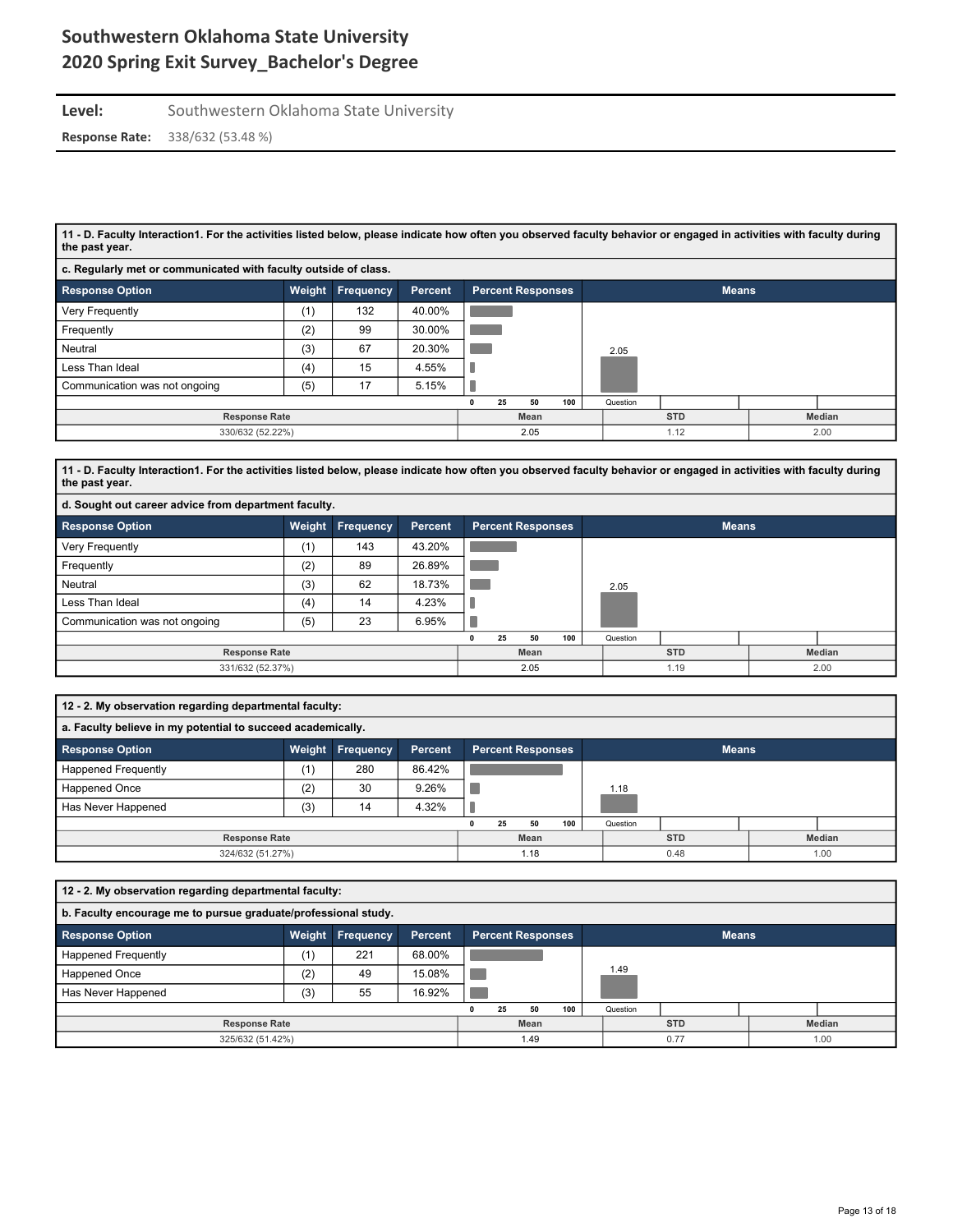# **Level:** Southwestern Oklahoma State University

| 12 - 2. My observation regarding departmental faculty:                                                      |                                                                                  |     |              |      |     |  |          |            |      |        |  |  |
|-------------------------------------------------------------------------------------------------------------|----------------------------------------------------------------------------------|-----|--------------|------|-----|--|----------|------------|------|--------|--|--|
|                                                                                                             | c. Faculty encouraged me to work with them on their research and/or scholarship. |     |              |      |     |  |          |            |      |        |  |  |
| <b>Response Option</b><br>Weight<br><b>Means</b><br>Frequency<br><b>Percent Responses</b><br><b>Percent</b> |                                                                                  |     |              |      |     |  |          |            |      |        |  |  |
| Happened Frequently                                                                                         | (1)                                                                              | 148 | 45.68%       |      |     |  |          |            | 1.97 |        |  |  |
| Happened Once                                                                                               | (2)                                                                              | 37  | 11.42%       |      |     |  |          |            |      |        |  |  |
| Has Never Happened                                                                                          | (3)                                                                              | 139 | 42.90%       |      |     |  |          |            |      |        |  |  |
|                                                                                                             |                                                                                  |     | 25           | 50   | 100 |  | Question |            |      |        |  |  |
| <b>Response Rate</b>                                                                                        |                                                                                  |     |              | Mean |     |  |          | <b>STD</b> |      | Median |  |  |
| 324/632 (51.27%)                                                                                            |                                                                                  |     | 1.97<br>0.94 |      |     |  |          |            | 2.00 |        |  |  |

| 12 - 2. My observation regarding departmental faculty:                                                      |     |     |        |      |    |    |            |          |        |  |  |  |
|-------------------------------------------------------------------------------------------------------------|-----|-----|--------|------|----|----|------------|----------|--------|--|--|--|
| d. Faculty provided me a letter of reference.                                                               |     |     |        |      |    |    |            |          |        |  |  |  |
| <b>Response Option</b><br>Weight<br><b>Frequency</b><br><b>Percent Responses</b><br><b>Means</b><br>Percent |     |     |        |      |    |    |            |          |        |  |  |  |
| <b>Happened Frequently</b>                                                                                  | (1) | 166 | 51.08% |      |    |    |            | 1.82     |        |  |  |  |
| Happened Once                                                                                               | (2) | 50  | 15.38% |      |    |    |            |          |        |  |  |  |
| Has Never Happened                                                                                          | (3) | 109 | 33.54% |      |    |    |            |          |        |  |  |  |
|                                                                                                             |     |     |        |      | 25 | 50 | 100        | Question |        |  |  |  |
| <b>Response Rate</b>                                                                                        |     |     |        | Mean |    |    | <b>STD</b> |          | Median |  |  |  |
| 325/632 (51.42%)                                                                                            |     |     |        | 1.82 |    |    | 0.90       |          | 1.00   |  |  |  |

| 13 - E. Self RatingsRate yourself on each of the following traits as compared with the average person your age: |     |                  |                |                          |              |        |  |  |  |
|-----------------------------------------------------------------------------------------------------------------|-----|------------------|----------------|--------------------------|--------------|--------|--|--|--|
| 1. Critical Thinking                                                                                            |     |                  |                |                          |              |        |  |  |  |
| <b>Response Option</b>                                                                                          |     | Weight Frequency | <b>Percent</b> | <b>Percent Responses</b> | <b>Means</b> |        |  |  |  |
| Highest 10%                                                                                                     | (1) | 111              | 33.84%         |                          |              |        |  |  |  |
| Above Average                                                                                                   | (2) | 147              | 44.82%         |                          | 1.88         |        |  |  |  |
| Average                                                                                                         | (3) | 69               | 21.04%         |                          |              |        |  |  |  |
| <b>Below Average</b>                                                                                            | (4) |                  | 0.30%          |                          |              |        |  |  |  |
|                                                                                                                 |     |                  |                | 100<br>25<br>50<br>0     | Question     |        |  |  |  |
| <b>Response Rate</b>                                                                                            |     |                  |                | Mean                     | <b>STD</b>   | Median |  |  |  |
| 328/632 (51.90%)                                                                                                |     |                  |                | 1.88                     | 0.74         | 2.00   |  |  |  |

| 13 - E. Self RatingsRate yourself on each of the following traits as compared with the average person your age: |     |                  |         |      |    |                          |     |            |          |              |  |  |
|-----------------------------------------------------------------------------------------------------------------|-----|------------------|---------|------|----|--------------------------|-----|------------|----------|--------------|--|--|
| 2. Mathematical Ability                                                                                         |     |                  |         |      |    |                          |     |            |          |              |  |  |
| <b>Response Option</b>                                                                                          |     | Weight Frequency | Percent |      |    | <b>Percent Responses</b> |     |            |          | <b>Means</b> |  |  |
| Highest 10%                                                                                                     | (1) | 59               | 17.93%  |      |    |                          |     |            |          |              |  |  |
| Above Average                                                                                                   | (2) | 119              | 36.17%  |      |    |                          |     |            | 2.33     |              |  |  |
| Average                                                                                                         | (3) | 134              | 40.73%  |      |    |                          |     |            |          |              |  |  |
| <b>Below Average</b>                                                                                            | (4) | 17               | 5.17%   |      |    |                          |     |            |          |              |  |  |
|                                                                                                                 |     |                  |         |      | 25 | 50                       | 100 |            | Question |              |  |  |
| <b>Response Rate</b>                                                                                            |     |                  |         | Mean |    |                          |     | <b>STD</b> |          | Median       |  |  |
| 329/632 (52.06%)                                                                                                |     |                  |         | 2.33 |    |                          |     | 0.83       |          | 2.00         |  |  |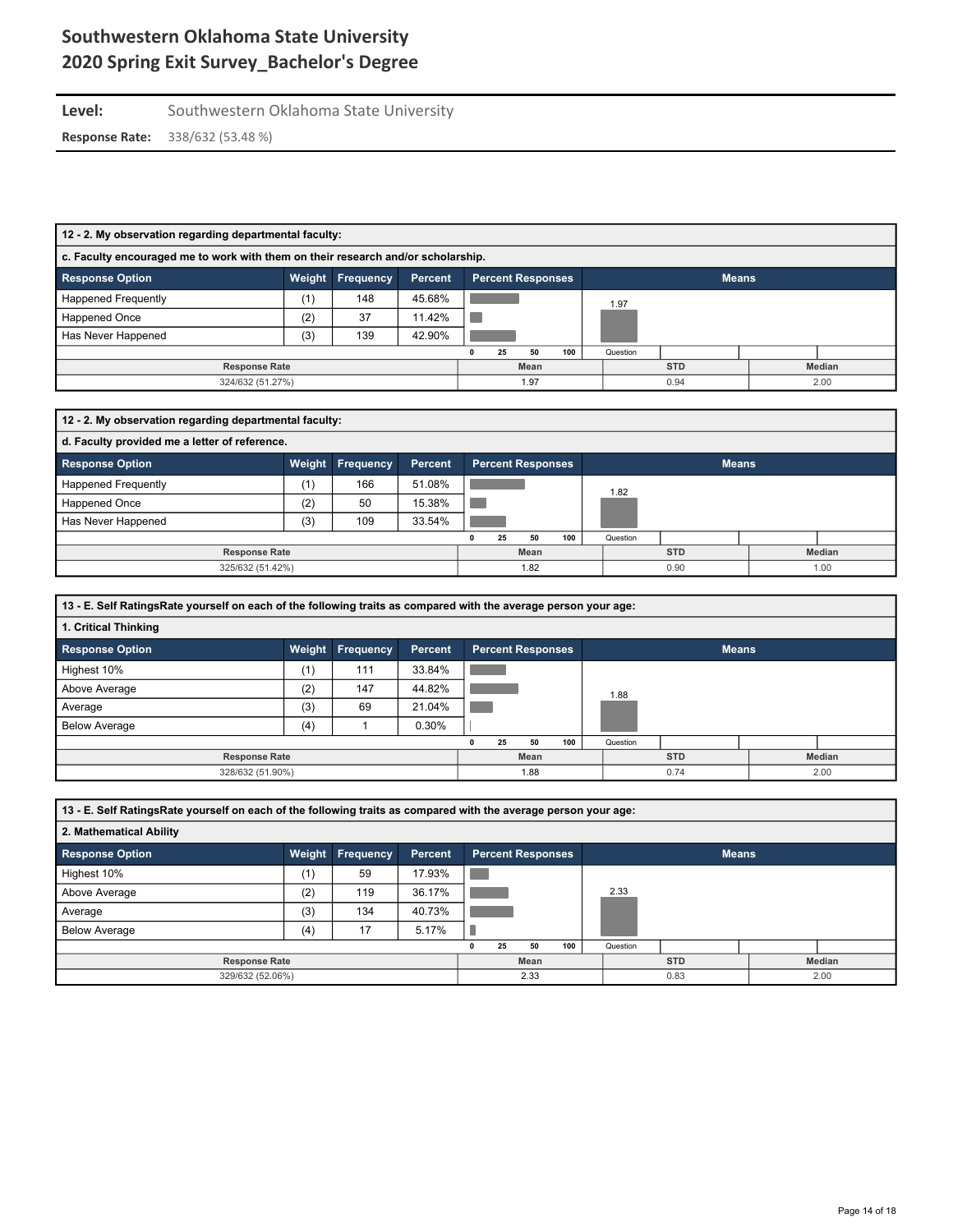# Level: Southwestern Oklahoma State University

| 13 - E. Self RatingsRate yourself on each of the following traits as compared with the average person your age: |        |           |                |                          |          |            |              |  |  |  |  |
|-----------------------------------------------------------------------------------------------------------------|--------|-----------|----------------|--------------------------|----------|------------|--------------|--|--|--|--|
| 3. Writing Ability                                                                                              |        |           |                |                          |          |            |              |  |  |  |  |
| <b>Response Option</b>                                                                                          | Weight | Frequency | <b>Percent</b> | <b>Percent Responses</b> |          |            | <b>Means</b> |  |  |  |  |
| Highest 10%                                                                                                     | (1)    | 78        | 23.85%         |                          |          |            |              |  |  |  |  |
| Above Average                                                                                                   | (2)    | 135       | 41.28%         |                          | 2.14     |            |              |  |  |  |  |
| Average                                                                                                         | (3)    | 105       | 32.11%         |                          |          |            |              |  |  |  |  |
| <b>Below Average</b>                                                                                            | (4)    | 9         | 2.75%          |                          |          |            |              |  |  |  |  |
|                                                                                                                 |        |           |                | 100<br>50<br>25          | Question |            |              |  |  |  |  |
| <b>Response Rate</b>                                                                                            |        |           |                | Mean                     |          | <b>STD</b> | Median       |  |  |  |  |
| 327/632 (51.74%)                                                                                                |        |           |                | 2.14                     |          | 0.81       | 2.00         |  |  |  |  |

| 13 - E. Self RatingsRate yourself on each of the following traits as compared with the average person your age: |        |                  |                |   |                          |     |            |          |              |  |
|-----------------------------------------------------------------------------------------------------------------|--------|------------------|----------------|---|--------------------------|-----|------------|----------|--------------|--|
| 4. Overall Academic Ability                                                                                     |        |                  |                |   |                          |     |            |          |              |  |
| <b>Response Option</b>                                                                                          | Weight | <b>Frequency</b> | <b>Percent</b> |   | <b>Percent Responses</b> |     |            |          | <b>Means</b> |  |
| Highest 10%                                                                                                     | (1)    | 84               | 25.53%         |   |                          |     |            |          |              |  |
| Above Average                                                                                                   | (2)    | 171              | 51.98%         |   |                          |     |            | 1.98     |              |  |
| Average                                                                                                         | (3)    | 71               | 21.58%         |   |                          |     |            |          |              |  |
| <b>Below Average</b>                                                                                            | (4)    | 3                | 0.91%          |   |                          |     |            |          |              |  |
|                                                                                                                 |        |                  |                | 0 | 50<br>25                 | 100 |            | Question |              |  |
| <b>Response Rate</b>                                                                                            |        |                  | Mean           |   |                          |     | <b>STD</b> | Median   |              |  |
| 329/632 (52.06%)                                                                                                |        |                  | 1.98           |   |                          |     | 0.71       | 2.00     |              |  |

| 13 - E. Self RatingsRate yourself on each of the following traits as compared with the average person your age: |        |                  |         |      |    |                          |      |          |            |              |        |
|-----------------------------------------------------------------------------------------------------------------|--------|------------------|---------|------|----|--------------------------|------|----------|------------|--------------|--------|
| 5. Self-Confidence                                                                                              |        |                  |         |      |    |                          |      |          |            |              |        |
| <b>Response Option</b>                                                                                          | Weight | <b>Frequency</b> | Percent |      |    | <b>Percent Responses</b> |      |          |            | <b>Means</b> |        |
| Highest 10%                                                                                                     | (1)    | 100              | 30.40%  |      |    |                          |      |          |            |              |        |
| Above Average                                                                                                   | (2)    | 112              | 34.04%  |      |    |                          |      | 2.11     |            |              |        |
| Average                                                                                                         | (3)    | 97               | 29.48%  |      |    |                          |      |          |            |              |        |
| <b>Below Average</b>                                                                                            | (4)    | 20               | 6.08%   |      |    |                          |      |          |            |              |        |
|                                                                                                                 |        |                  |         | n    | 25 | 50                       | 100  | Question |            |              |        |
| <b>Response Rate</b>                                                                                            |        |                  |         |      |    | Mean                     |      |          | <b>STD</b> |              | Median |
| 329/632 (52.06%)                                                                                                |        |                  |         | 2.11 |    |                          | 0.91 |          | 2.00       |              |        |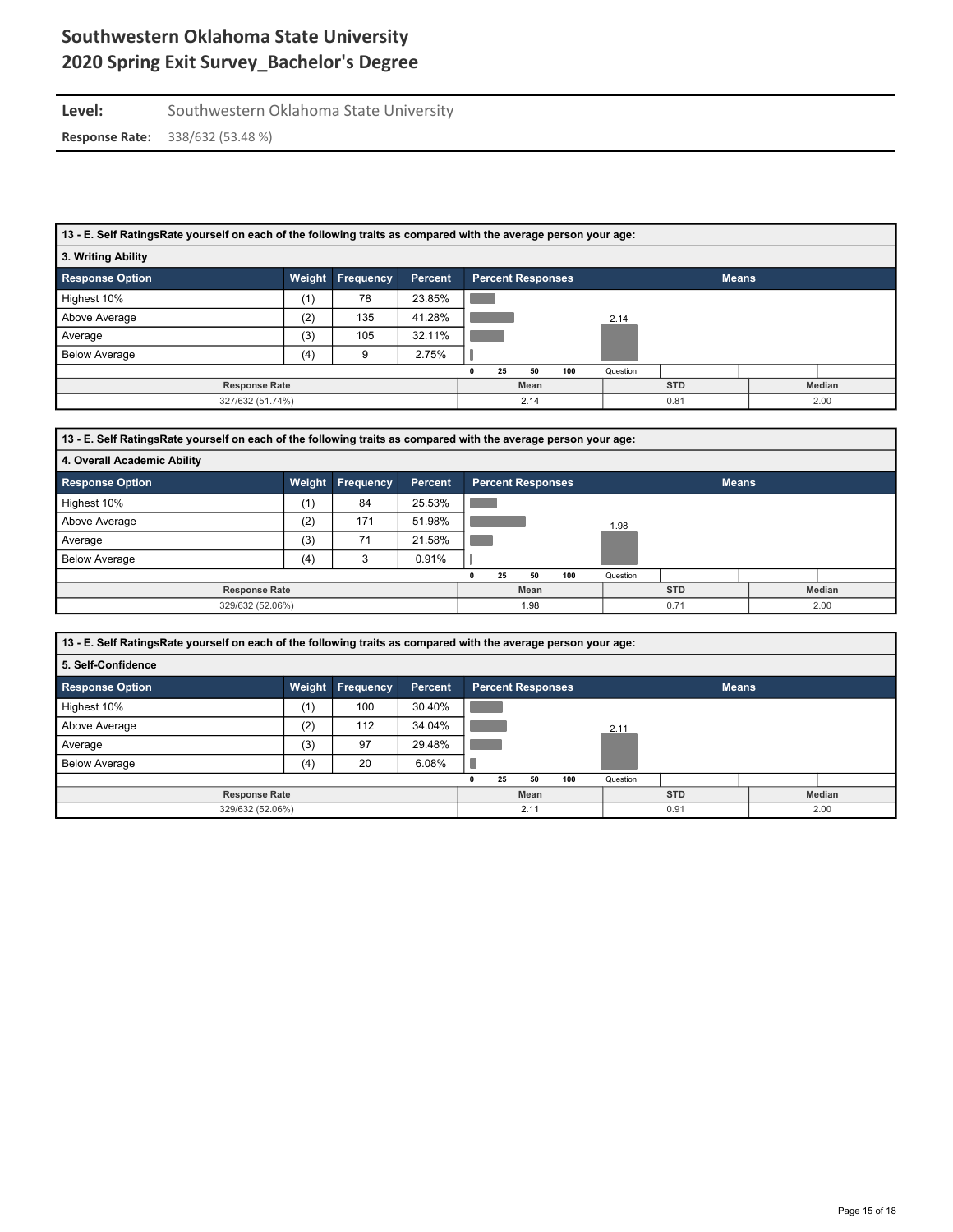**Level:** Southwestern Oklahoma State University

| 14 - F. Future Plans1. What are your post-graduation plans? (Please select one answer)                                     |                  |                |                |                      |                          |    |     |  |  |              |  |  |
|----------------------------------------------------------------------------------------------------------------------------|------------------|----------------|----------------|----------------------|--------------------------|----|-----|--|--|--------------|--|--|
| <b>Response Option</b>                                                                                                     | Weight           | Frequency      | <b>Percent</b> |                      | <b>Percent Responses</b> |    |     |  |  | <b>Means</b> |  |  |
| full-time employment in my field                                                                                           | (1)              | 192            | 58.01%         |                      |                          |    |     |  |  |              |  |  |
| full-time employment in a related field                                                                                    | (2)              | 37             | 11.18%         |                      |                          |    |     |  |  |              |  |  |
| full-time employment outside of my field                                                                                   | (3)              | $\overline{7}$ | 2.11%          |                      |                          |    |     |  |  |              |  |  |
| part-time employment while I search for full-<br>time employment                                                           | (4)              | 8              | 2.42%          |                      |                          |    |     |  |  |              |  |  |
| part-time employment while I attend graduate<br>school                                                                     | (5)              | 22             | 6.65%          |                      |                          |    |     |  |  |              |  |  |
| full-time attendance at graduate school                                                                                    | (6)              | 44             | 13.29%         |                      |                          |    |     |  |  |              |  |  |
| full-time participation in the military                                                                                    | (7)              |                | 0.30%          |                      |                          |    |     |  |  |              |  |  |
| part-time participation in the military                                                                                    | (8)              | 0              | $0.00\%$       |                      |                          |    |     |  |  |              |  |  |
| full-time participation in the Peace Corp,<br>Americorps, fellowship, internship, or another<br>service-related experience | (9)              |                | 0.30%          |                      |                          |    |     |  |  |              |  |  |
| unemployment due to personal or family<br>responsibilities                                                                 | (10)             | 3              | 0.91%          |                      |                          |    |     |  |  |              |  |  |
| I have no current plans.                                                                                                   | (11)             | 16             | 4.83%          |                      |                          |    |     |  |  |              |  |  |
|                                                                                                                            |                  |                |                | $\mathbf{0}$         | 25                       | 50 | 100 |  |  |              |  |  |
|                                                                                                                            |                  |                |                | <b>Response Rate</b> |                          |    |     |  |  |              |  |  |
|                                                                                                                            | 331/632 (52.37%) |                |                |                      |                          |    |     |  |  |              |  |  |

| 15 - 2. If you intend to work, what is your anticipated salary? |                  |                         |         |                                 |              |  |  |  |  |  |  |
|-----------------------------------------------------------------|------------------|-------------------------|---------|---------------------------------|--------------|--|--|--|--|--|--|
| <b>Response Option</b>                                          |                  | <b>Weight Frequency</b> | Percent | <b>Percent Responses</b>        | <b>Means</b> |  |  |  |  |  |  |
| up to \$30,000                                                  | (1)              | 37                      | 11.97%  |                                 |              |  |  |  |  |  |  |
| between \$30,000 and \$50,000                                   | (2)              | 128                     | 41.42%  |                                 |              |  |  |  |  |  |  |
| between \$50,000 and \$80,000                                   | (3)              | 121                     | 39.16%  |                                 |              |  |  |  |  |  |  |
| more than \$80,000                                              | (4)              | 23                      | 7.44%   |                                 |              |  |  |  |  |  |  |
|                                                                 |                  |                         |         | 100<br>50<br>25<br>$\mathbf{0}$ |              |  |  |  |  |  |  |
| <b>Response Rate</b>                                            |                  |                         |         |                                 |              |  |  |  |  |  |  |
|                                                                 | 309/632 (48.89%) |                         |         |                                 |              |  |  |  |  |  |  |

| 16 - 3. If you received full-time employment before graduating, what is your anticipated salary? |        |                  |         |                                 |              |  |  |  |  |  |  |
|--------------------------------------------------------------------------------------------------|--------|------------------|---------|---------------------------------|--------------|--|--|--|--|--|--|
| <b>Response Option</b>                                                                           | Weight | <b>Frequency</b> | Percent | <b>Percent Responses</b>        | <b>Means</b> |  |  |  |  |  |  |
| up to \$30,000                                                                                   | (1)    | 72               | 25.81%  |                                 |              |  |  |  |  |  |  |
| between \$30,000 and \$50,000                                                                    | (2)    | 112              | 40.14%  |                                 |              |  |  |  |  |  |  |
| between \$50,000 and \$80,000                                                                    | (3)    | 82               | 29.39%  |                                 |              |  |  |  |  |  |  |
| more than \$80,000                                                                               | (4)    | 13               | 4.66%   |                                 |              |  |  |  |  |  |  |
|                                                                                                  |        |                  |         | 100<br>25<br>50<br>$\mathbf{0}$ |              |  |  |  |  |  |  |
| <b>Response Rate</b>                                                                             |        |                  |         |                                 |              |  |  |  |  |  |  |
| 279/632 (44.15%)                                                                                 |        |                  |         |                                 |              |  |  |  |  |  |  |

| 17 - 4. If you decide to attend graduate school, is your intended program in |                  |                  |         |  |                          |    |     |  |  |              |  |  |  |
|------------------------------------------------------------------------------|------------------|------------------|---------|--|--------------------------|----|-----|--|--|--------------|--|--|--|
| <b>Response Option</b>                                                       |                  | Weight Frequency | Percent |  | <b>Percent Responses</b> |    |     |  |  | <b>Means</b> |  |  |  |
| the same field as your undergraduate degree.                                 | (1)              | 155              | 50.49%  |  |                          |    |     |  |  |              |  |  |  |
| a related field.                                                             | (2)              | 132              | 43.00%  |  |                          |    |     |  |  |              |  |  |  |
| an unrelated field from your undergraduate<br>degree.                        | (3)              | 20               | 6.51%   |  |                          |    |     |  |  |              |  |  |  |
|                                                                              |                  |                  |         |  | 25                       | 50 | 100 |  |  |              |  |  |  |
| <b>Response Rate</b>                                                         |                  |                  |         |  |                          |    |     |  |  |              |  |  |  |
|                                                                              | 307/632 (48.58%) |                  |         |  |                          |    |     |  |  |              |  |  |  |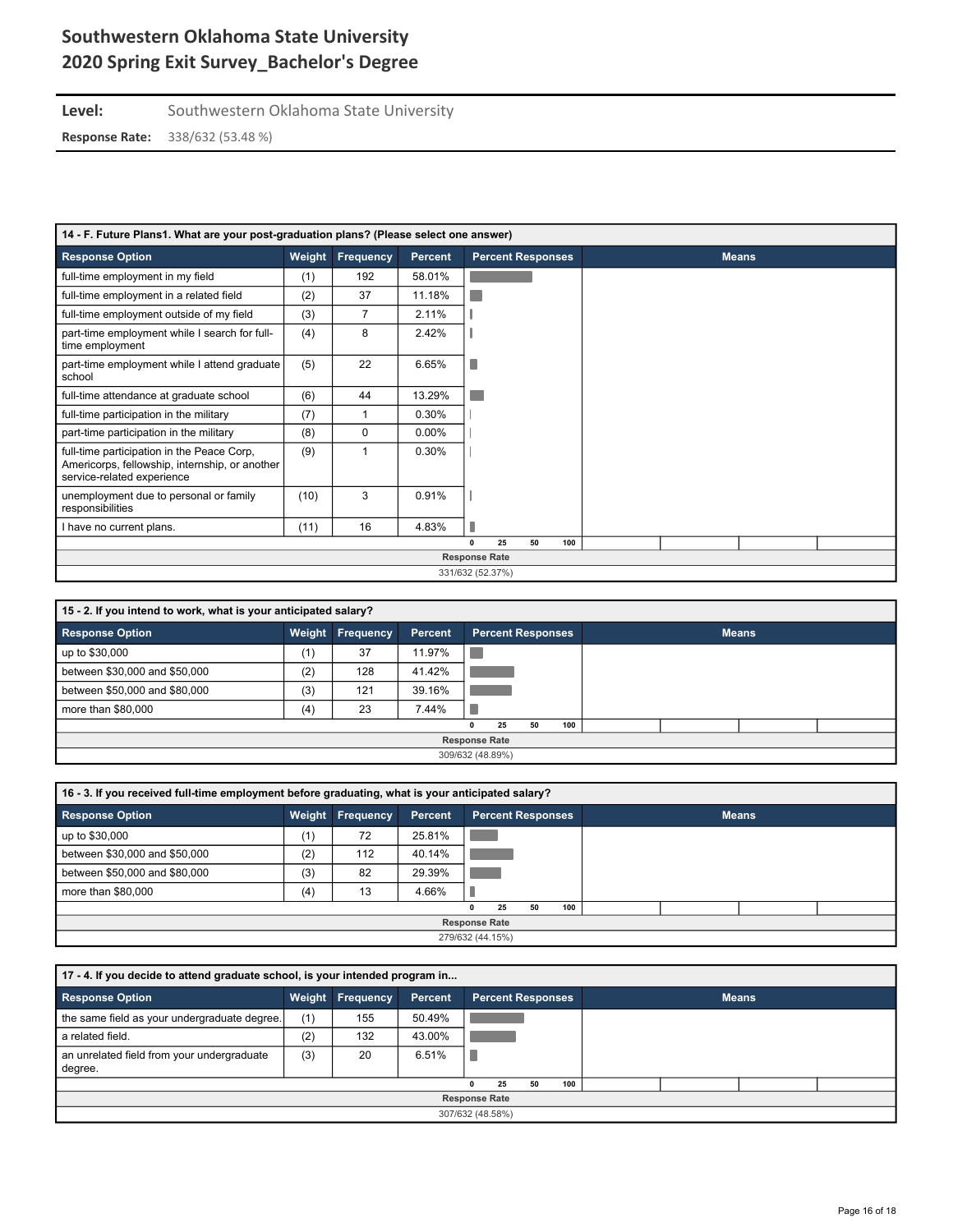### Level: Southwestern Oklahoma State University **Response Rate:** 338/632 (53.48 %)

| 18 - 5a. Do you have student loans? |     |                         |         |  |                          |    |     |  |  |              |  |  |
|-------------------------------------|-----|-------------------------|---------|--|--------------------------|----|-----|--|--|--------------|--|--|
| <b>Response Option</b>              |     | <b>Weight Frequency</b> | Percent |  | <b>Percent Responses</b> |    |     |  |  | <b>Means</b> |  |  |
| No                                  | (1) | 160                     | 48.48%  |  |                          |    |     |  |  |              |  |  |
| Yes                                 | (2) | 170                     | 51.52%  |  |                          |    |     |  |  |              |  |  |
|                                     |     |                         |         |  |                          |    |     |  |  |              |  |  |
|                                     |     |                         |         |  | 25                       | 50 | 100 |  |  |              |  |  |
| <b>Response Rate</b>                |     |                         |         |  |                          |    |     |  |  |              |  |  |
|                                     |     |                         |         |  | 330/632 (52.22%)         |    |     |  |  |              |  |  |

| 19 - 5b. What is your student loan outstanding balance? |                      |                  |                |  |                          |    |     |  |  |  |  |  |
|---------------------------------------------------------|----------------------|------------------|----------------|--|--------------------------|----|-----|--|--|--|--|--|
| <b>Response Option</b>                                  |                      | Weight Frequency | <b>Percent</b> |  | <b>Percent Responses</b> |    |     |  |  |  |  |  |
| under \$10,000                                          | (1)                  | 62               | 26.27%         |  |                          |    |     |  |  |  |  |  |
| between \$10,000 and \$20,000                           | (2)                  | 42               | 17.80%         |  |                          |    |     |  |  |  |  |  |
| between \$20,000 and \$30,000                           | (3)                  | 49               | 20.76%         |  |                          |    |     |  |  |  |  |  |
| more than \$30,000                                      | (4)                  | 40               | 16.95%         |  |                          |    |     |  |  |  |  |  |
| not sure                                                | (5)                  | 43               | 18.22%         |  |                          |    |     |  |  |  |  |  |
|                                                         |                      |                  |                |  | 25                       | 50 | 100 |  |  |  |  |  |
|                                                         | <b>Response Rate</b> |                  |                |  |                          |    |     |  |  |  |  |  |
|                                                         | 236/632 (37.34%)     |                  |                |  |                          |    |     |  |  |  |  |  |

| 20 - 5c. If you have a student loan, will you be able to pay off the loan |     |                         |         |                          |              |  |  |  |  |  |  |  |
|---------------------------------------------------------------------------|-----|-------------------------|---------|--------------------------|--------------|--|--|--|--|--|--|--|
| <b>Response Option</b>                                                    |     | <b>Weight Frequency</b> | Percent | <b>Percent Responses</b> | <b>Means</b> |  |  |  |  |  |  |  |
| Within 5 years                                                            | (1) | 90                      | 40.54%  |                          |              |  |  |  |  |  |  |  |
| 5-10 years                                                                | (2) | 64                      | 28.83%  |                          |              |  |  |  |  |  |  |  |
| $10-15$ years                                                             | (3) | 35                      | 15.77%  |                          |              |  |  |  |  |  |  |  |
| I expect the loan repayment to take over 15<br>years.                     | (4) | 33                      | 14.86%  |                          |              |  |  |  |  |  |  |  |
|                                                                           |     |                         |         | 100<br>50<br>25<br>0     |              |  |  |  |  |  |  |  |
|                                                                           |     |                         |         | <b>Response Rate</b>     |              |  |  |  |  |  |  |  |
|                                                                           |     |                         |         | 222/632 (35.13%)         |              |  |  |  |  |  |  |  |

| 21 - 6. Knowing what you know, if you had to do it over again would you pursue undergraduate studies |        |           |         |      |      |                          |     |  |              |  |  |        |  |
|------------------------------------------------------------------------------------------------------|--------|-----------|---------|------|------|--------------------------|-----|--|--------------|--|--|--------|--|
| a. at this university?                                                                               |        |           |         |      |      |                          |     |  |              |  |  |        |  |
| <b>Response Option</b>                                                                               | Weight | Frequency | Percent |      |      | <b>Percent Responses</b> |     |  | <b>Means</b> |  |  |        |  |
| No                                                                                                   | (1)    | 22        | 6.69%   |      |      |                          |     |  | 1.93         |  |  |        |  |
| Yes                                                                                                  | (2)    | 307       | 93.31%  |      |      |                          |     |  |              |  |  |        |  |
|                                                                                                      |        |           |         |      |      |                          |     |  |              |  |  |        |  |
|                                                                                                      |        |           |         | 0    | 25   | 50                       | 100 |  | Question     |  |  |        |  |
| <b>Response Rate</b>                                                                                 |        |           |         |      | Mean |                          |     |  | <b>STD</b>   |  |  | Median |  |
| 329/632 (52.06%)                                                                                     |        |           |         | 1.93 |      |                          |     |  | 0.25<br>2.00 |  |  |        |  |

**21 - 6. Knowing what you know, if you had to do it over again would you pursue undergraduate studies... b. in your field/major? Response Option Weight Frequency Percent Percent Responses Means**  $\overline{\phantom{a}}$ 1.87 No (1) 42 12.84% Yes (2) 285 87.16%  $\mathbb{R}^n$  **0 25 50 100** Question **Response Rate Mean STD Median** 327/632 (51.74%) 1.87 0.34 2.00